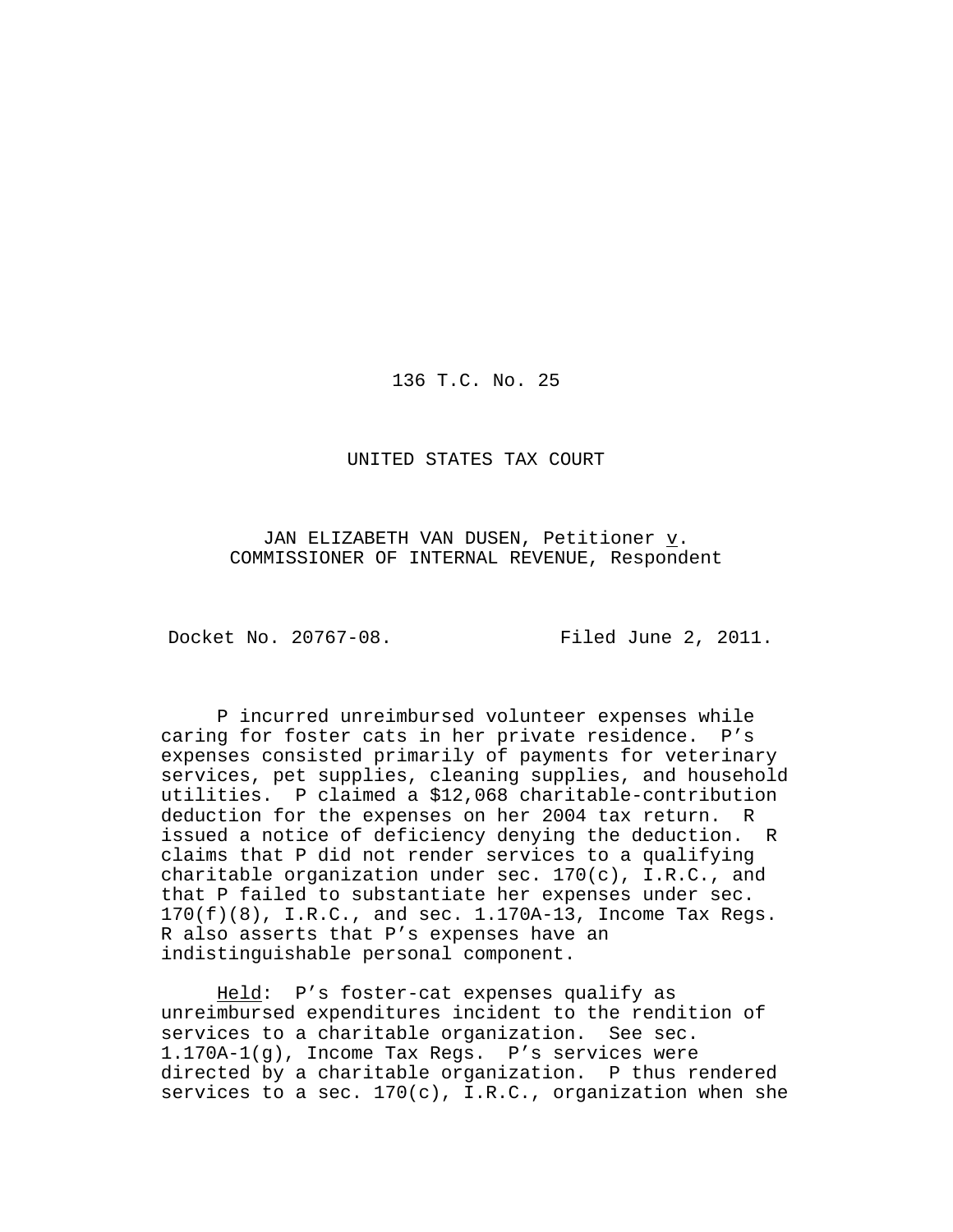cared for foster cats in her home. Some of P's expenses are disallowed because they are insufficiently related to foster-cat care or cannot be determined with precision.

Held, further, the recordkeeping requirements of sec. 1.170A-13(a), Income Tax Regs. (for contributions of money), govern unreimbursed volunteer expenses of less than \$250.

Held, further, P's records meet the requirements of sec. 1.170A-13(a), Income Tax Regs., because they are acceptable substitutes for canceled checks under the substantial compliance doctrine. See Bond v. Commissioner, 100 T.C. 32 (1993). P can deduct fostercat expenses of less than \$250.

Held, further, P cannot deduct foster-cat expenses of \$250 or more. P did not obtain the contemporaneous written acknowledgment from the charitable organization required under sec. 1.170A-13(f)(10), Income Tax Regs.

Held, <u>further</u>, P can deduct a \$100 check donation made to a separate charitable organization.

Jan Elizabeth Van Dusen, pro se.

Christina E. Ciu and Rebecca Duewer-Grenville, for respondent.

MORRISON, Judge: The Commissioner of Internal Revenue (the IRS) issued a notice of deficiency for the tax year 2004 to petitioner, Jan Elizabeth Van Dusen, determining an income-tax deficiency of \$4,838. The parties settled all issues except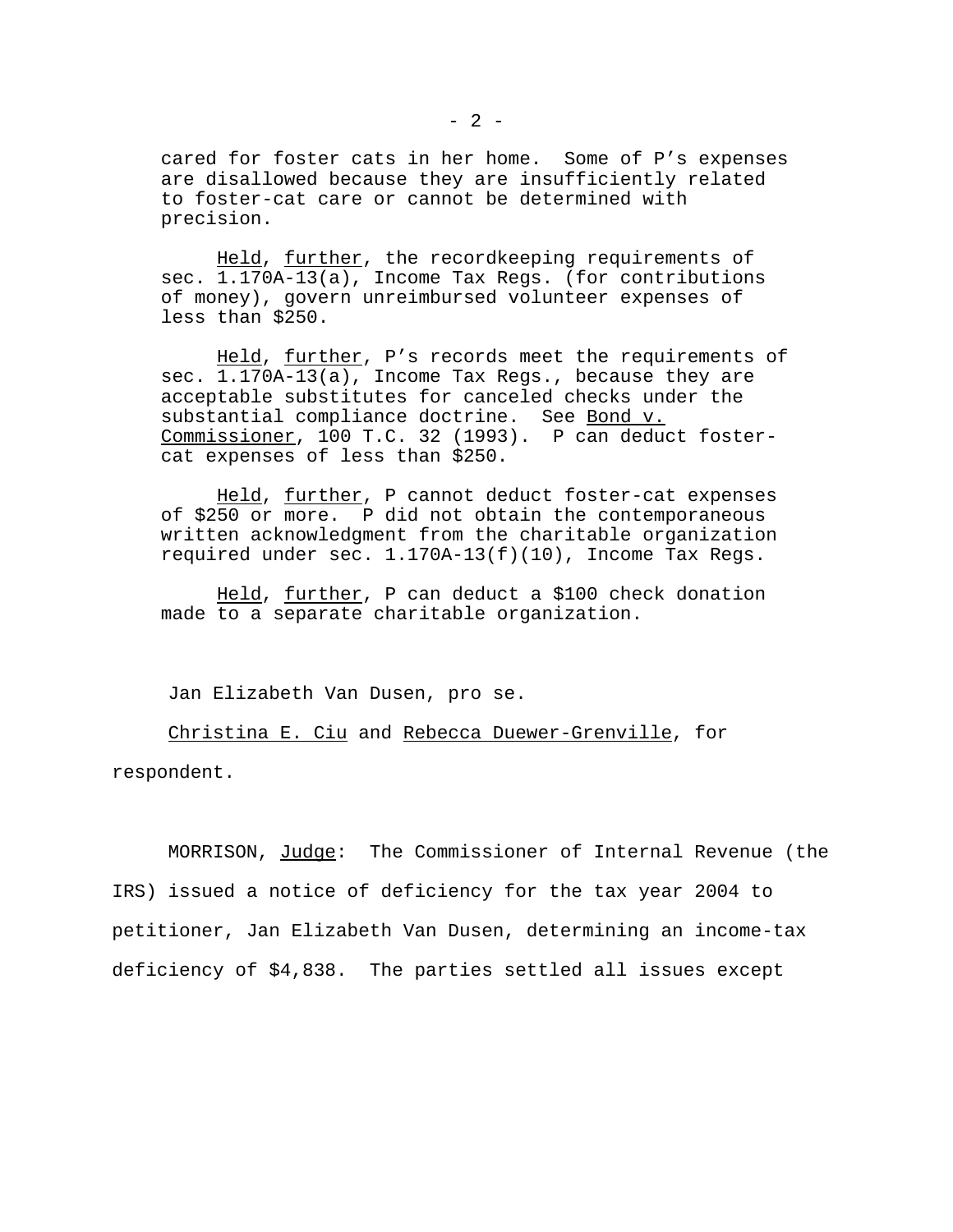those relating to a \$12,068 charitable-contribution deduction for Ms. Van Dusen's expenses of taking care of foster cats.<sup>1</sup>

We find that taking care of foster cats was a service performed for Fix Our Ferals, a section  $501(c)(3)^2$  organization that specializes in the neutering of wild cats. See infra part I. Some of Van Dusen's expenses are categorically not related to taking care of foster cats and are therefore not deductible. These expenses are the cost of cremating a pet cat, bar association dues, and DMV fees. See infra part II. Some of Van Dusen's other expenses are not solely attributable to fostercat care and are not deductible. These expenses are the cost of repairing her wet/dry vacuum and her membership dues at a store. See infra part III. Other expenses are attributable to the services Van Dusen provided to Fix Our Ferals. These expenses are 90 percent of her veterinary expenses and pet supplies and 50 percent of her cleaning supplies and utility bills. See infra

<sup>1</sup>The charitable-contribution deduction for foster-cat expenses was the only item the parties presented for decision. The record, however, includes documentation of four expenses that are unrelated to foster-cat care. These expenses are: the cost of cremating a pet cat, bar association dues, DMV fees, and a \$100 check to Island Cat Resources and Adoption. Van Dusen testified about the pet cat cremation and the \$100 check to Island Cat Resources and Adoption, but not the bar association dues or DMV fees. We address all of these expenses for the sake of completeness.

<sup>2</sup>Unless otherwise indicated, all section references are to the Internal Revenue Code in effect for the year at issue. All Rule references are to the Tax Court Rules of Practice and Procedure.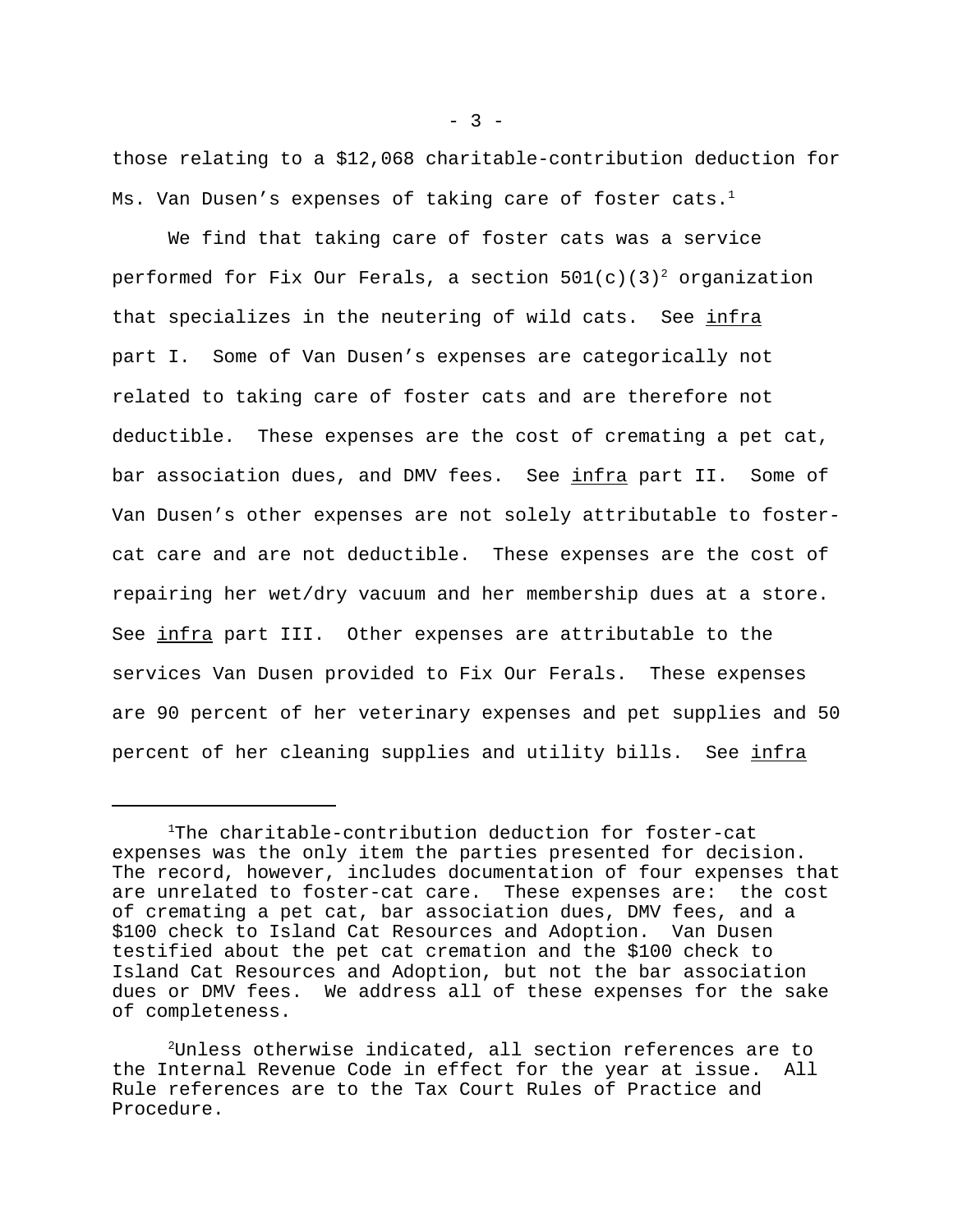part IV.B. Some payments to Orchard Supply Hardware and Lowe's for pet supplies, however, are disallowed because the amounts spent on pet supplies cannot be determined with precision. See infra part IV.A. In deciding whether Van Dusen kept adequate records of the expenses attributable to her volunteer services, we hold that the regulatory requirements for money contributions govern Van Dusen's expenses of less than \$250. See infra part IV.C.1.a. Van Dusen has met the requirements for these lessthan-\$250 expenses. Her records are acceptable substitutes for canceled checks under the substantial compliance doctrine. See infra part IV.C.1.b. For expenses of \$250 or more, however, Van Dusen does not have contemporaneous written acknowledgment from Fix Our Ferals. See infra part IV.C.2. Therefore, these expenses are not deductible.

We also hold that Van Dusen is entitled to a \$100 deduction for a check donation to Island Cat Resources and Adoption, a section 170(c) organization. See infra part VI.

## FINDINGS OF FACT

We adopt the stipulation of facts and its attached exhibits. Van Dusen, a resident of Oakland, California, is an attorney who cared for cats in her private residence in 2004. Van Dusen volunteered for an organization called Fix Our Ferals and argues that her out-of-pocket expenses for caring for cats qualify as charitable contributions to that organization. The parties

- 4 -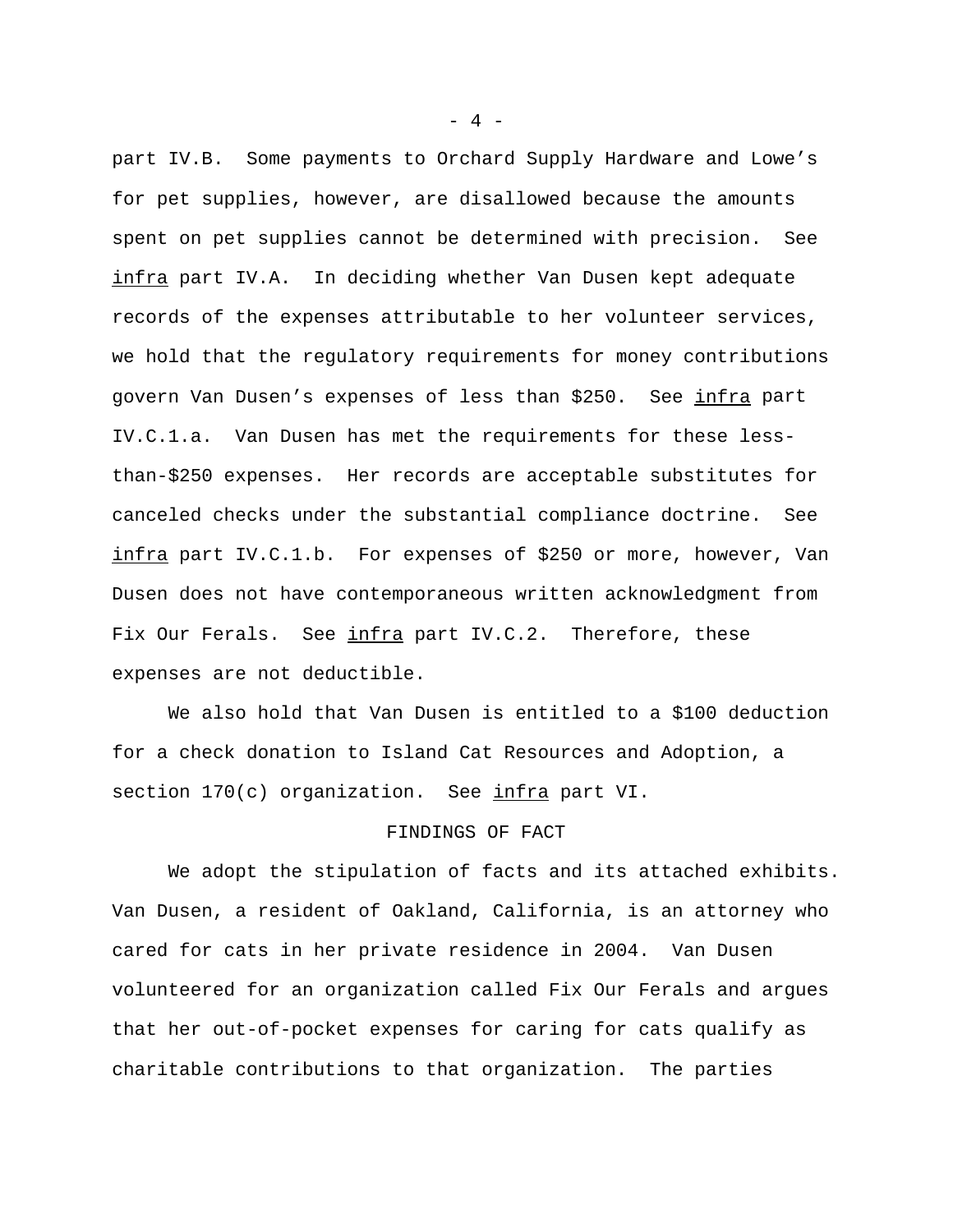stipulate that Fix Our Ferals is a section  $501(c)(3)$ organization. We find that Fix Our Ferals is eligible to receive tax-deductible contributions under section  $170(c)$ .<sup>3</sup>

### Fix Our Ferals and Trap-Neuter-Return

Fix Our Ferals' mission is to engage in "trap-neuter-return" activities, which consist of trapping feral cats,<sup>4</sup> neutering<sup>5</sup> them, obtaining necessary medical treatments and vaccinations, and releasing them back into the wild. $6$  Fix Our Ferals enlists volunteers to perform these tasks. The volunteers usually return cats to their original neighborhoods, but sometimes cats are moved to safer neighborhoods.

The purpose of trap-neuter-return is to humanely control feral cat populations and ensure that the cats live in an environment where people are not hostile to them. Fix Our Ferals

<sup>4</sup>A feral cat is a nondomesticated cat.

<sup>5</sup>"Neutering" refers to the sterilization of animals of both sexes. We use the term interchangeably with "spay/neuter".

 $6$ In the context of trap-neuter-return, returning feral cats to the "wild" means returning them to an outdoor living environment that is generally urban or suburban. The intent is for the cats to continue to live in human-populated neighborhoods, rather than move to animal-only habitats.

 $- 5 -$ 

<sup>3</sup>We take judicial notice of IRS Publication 78, Cumulative List of Organizations described in Section 170(c) of the Internal Revenue Code of 1986, as effective for 2004. See Viralam v. Commissioner, 136 T.C.  $\frac{1}{2}$ ,  $\frac{1}{2}$ ,  $\frac{1}{2}$  (2011) (slip op. at 6, 43) (citing IRS Publication 78 as evidence of organization's sec. 170(c) status); Jennings v. Commissioner, T.C. Memo. 2000-366 (same), affd. 19 Fed. Appx. 351 (6th Cir. 2001). Fix Our Ferals was listed in IRS Publication 78 in 2004.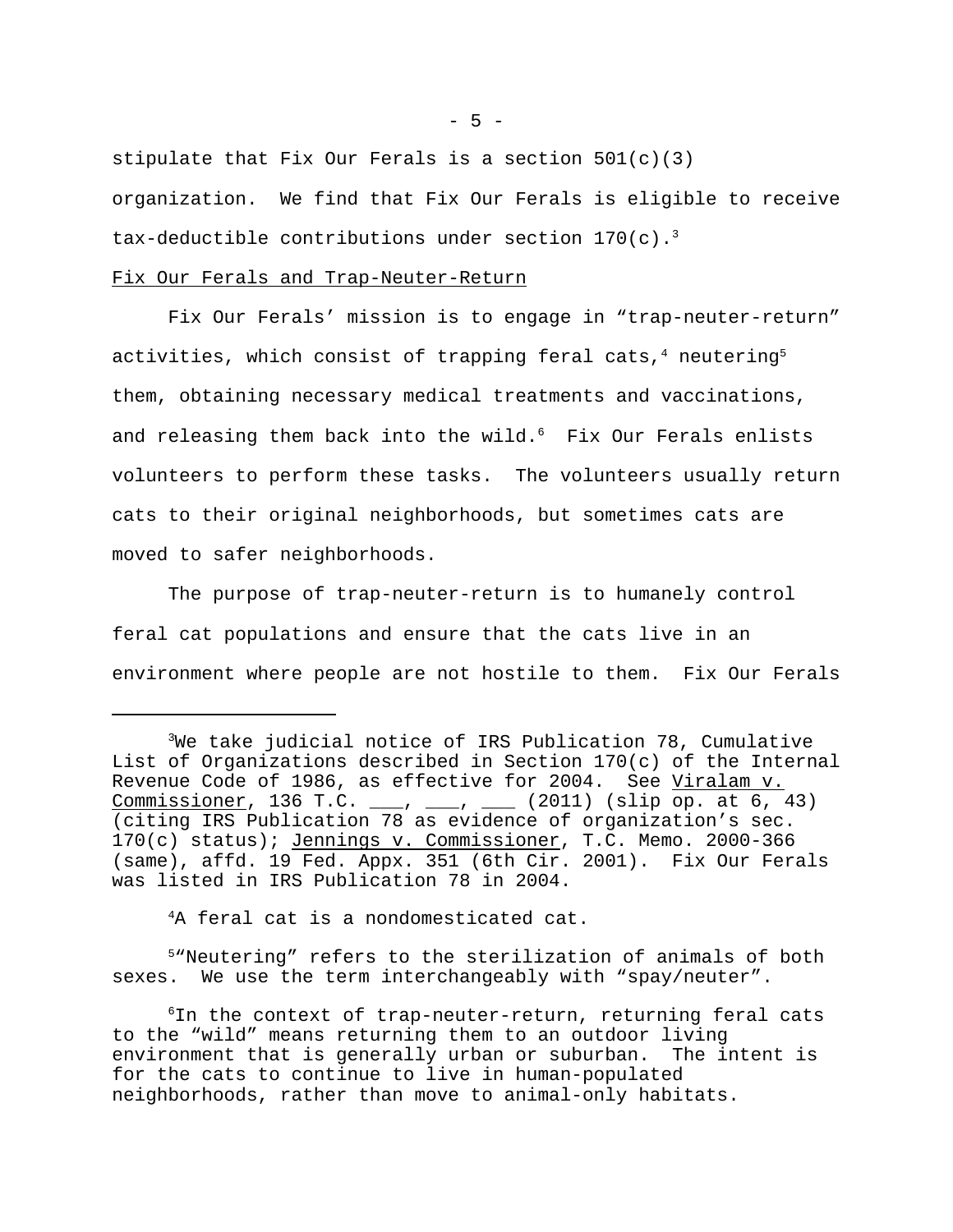periodically organizes spay/neuter clinics and educates the public about trap-neuter-return as a solution to neighborhood cat issues.

After being neutered, the cats must be temporarily housed in volunteers' private residences while they recover. After the cats recover and have received all necessary medical treatments, they are usually returned to the wild.

Some cats cannot be safely returned to the wild. Typically those cats are young, sick, injured, elderly, or tame.<sup>7</sup> Those cats must be cared for domestically. We refer to all care for trapped cats, including temporary housing while cats are recuperating from neutering, as "foster care". We refer to cats under foster care as "foster cats".

Some of the cats are not returned to the wild because they are already tame. Volunteers try to tame the other cats that cannot be returned to the wild to make them suitable for adoption. The volunteers then attempt to place the tame cats in no-kill shelters or adoptive homes. The success of placing the tame cats depends on shelter availability and people's willingness to adopt.

Although some of the cats that cannot be returned to the wild are adopted or given to shelters, others remain in foster

 $- 6 -$ 

 $7$ Sometimes volunteers capture tame stray cats when they attempt to trap feral cats.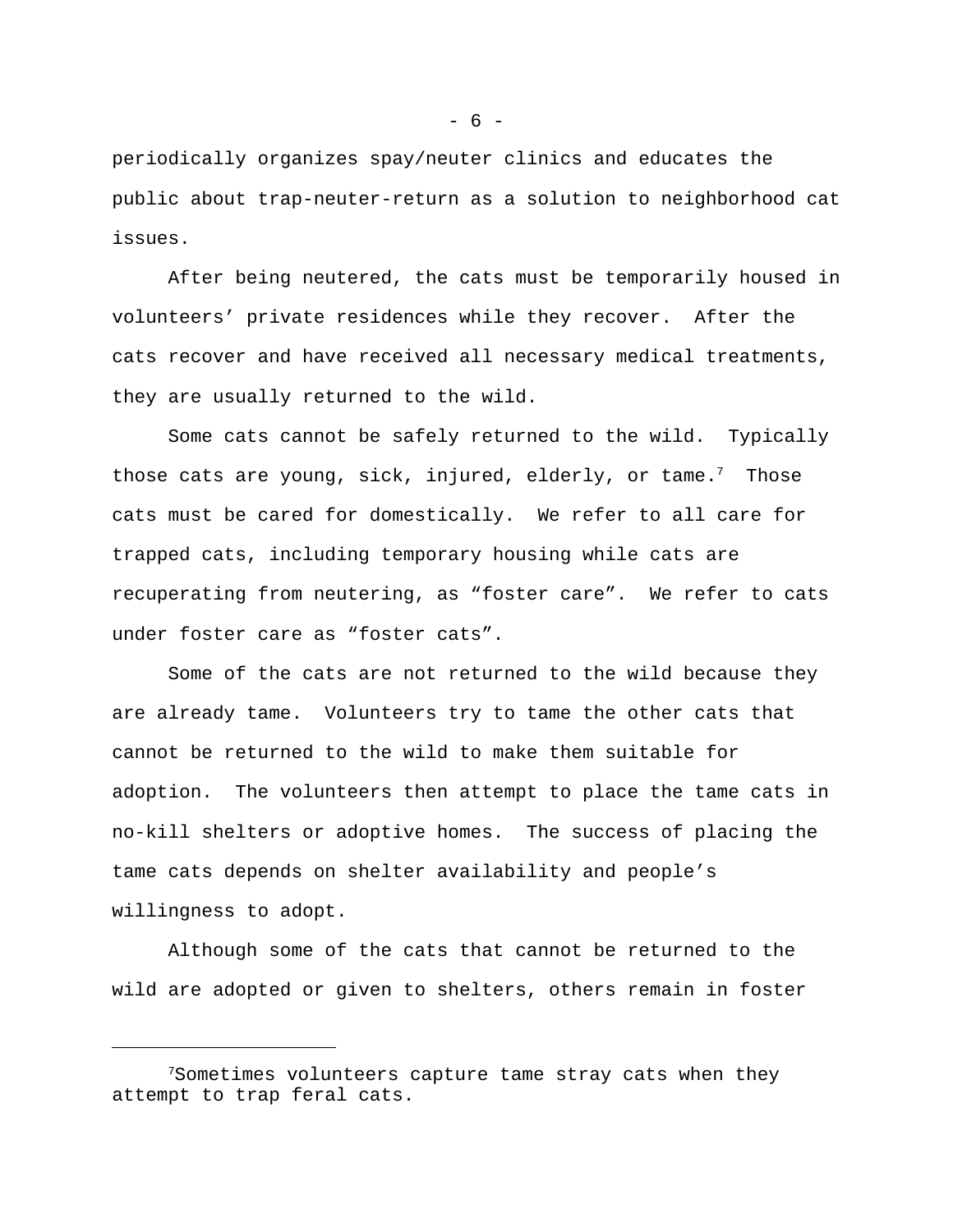care indefinitely. More often these cats are sick, elderly, or have other problems requiring long-term care. Fix Our Ferals encourages volunteers to provide long-term care for these cats in their homes. Foster care, both short and long term, forms an important part of the organization's mission.

#### Fix Our Ferals' Administrative Structure

Fix Our Ferals is a decentralized organization. It has no formal administrative office. Instead, it uses a post office box, a telephone hotline, a website, and other internet- and phone-based methods of communication.

Fix Our Ferals' official staff, as far as we can surmise, consists of a board of directors and a team of veterinarians. The organization relies on a base of volunteers who trap cats, transport cats, foster cats, staff spay/neuter clinics, educate the public, screen phone calls, raise funds, and recruit volunteers. Some Fix Our Ferals volunteers are members of an informal internet message group through which they coordinate logistics and assist each other with cat-related issues. Volunteers also collaborate informally with other cat rescue groups and individuals. Fix Our Ferals does not commonly reimburse volunteers for expenses. It does, however, sometimes provide vouchers for free neutering services. It also reimburses volunteers for emergency care if complications arise after a cat has been neutered at a Fix Our Ferals clinic.

- 7 -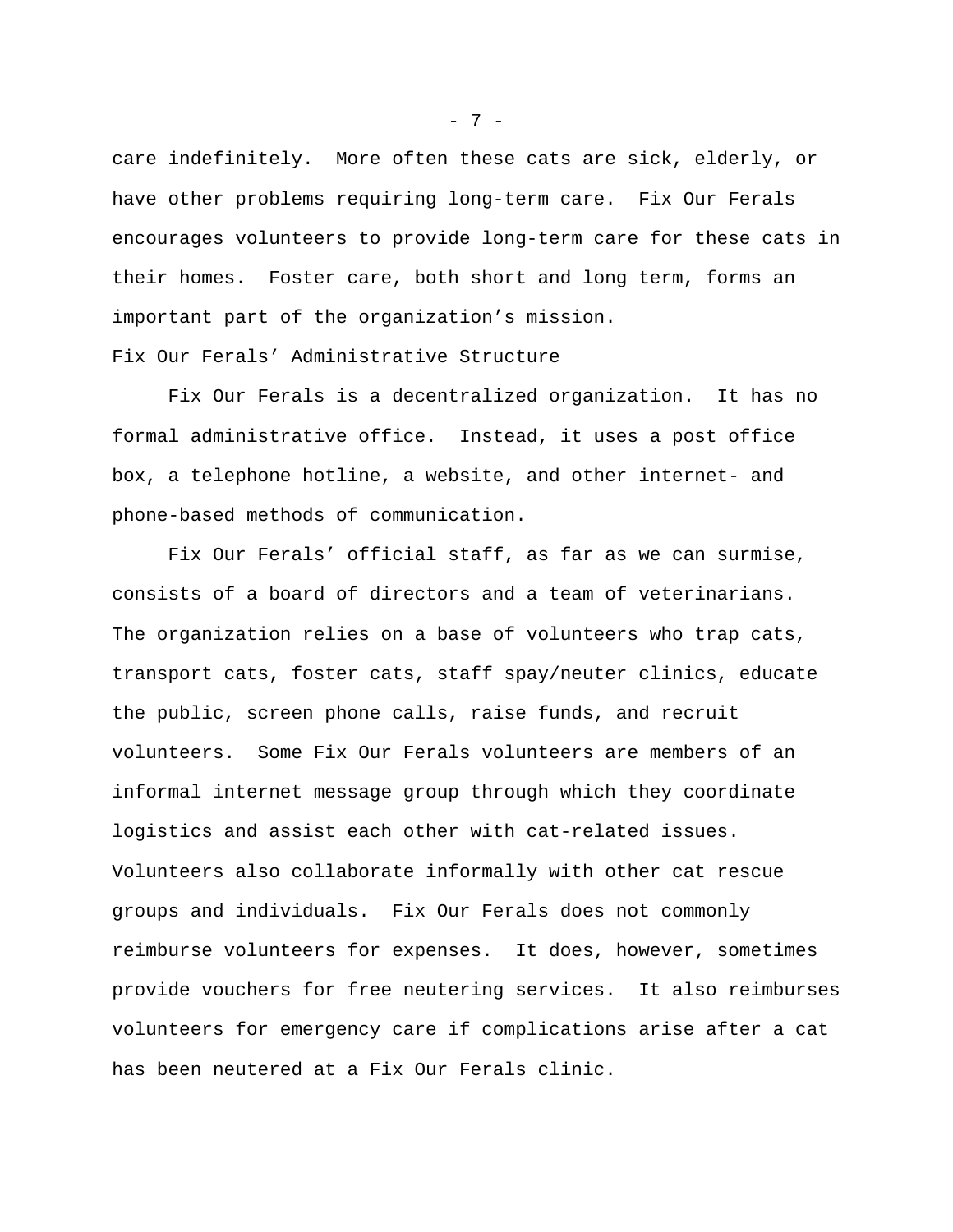#### Van Dusen's Role With Fix Our Ferals

Van Dusen was a Fix Our Ferals volunteer in 2004. She trapped feral cats, had them neutered, obtained vaccinations and necessary medical treatments, housed them while they recuperated, and released them back into the wild. She also provided longterm foster care to cats in her home. She attempted to place long-term foster cats in one of two no-kill shelters, Berkeley East Bay Humane Society or East Bay Society for the Prevention of Cruelty to Animals, $8$  or otherwise find them adoptive homes. Some foster cats, however, stayed with her indefinitely.

In 2004, Van Dusen had between 70 and 80 cats total, of which approximately 7 were pets. The pet cats had names, but the foster cats generally did not. Most cats roamed freely around Van Dusen's home (except for bathrooms) and resided in common areas. Less domesticated cats stayed in a separate room called the "feral room". Some cats lived in cages for taming. Others lived in cages because of illness.

Van Dusen devoted essentially her entire life outside of work to caring for the cats. Each day she fed, cleaned, and looked after the cats. She laundered the cats' bedding and sanitized the floors, household surfaces, and cages. Van Dusen even purchased a house "with the idea of fostering in mind". Her

 $- 8 -$ 

<sup>8</sup>Van Dusen and other witnesses sometimes referred to this organization as Oakland Society for the Prevention of Cruelty to Animals.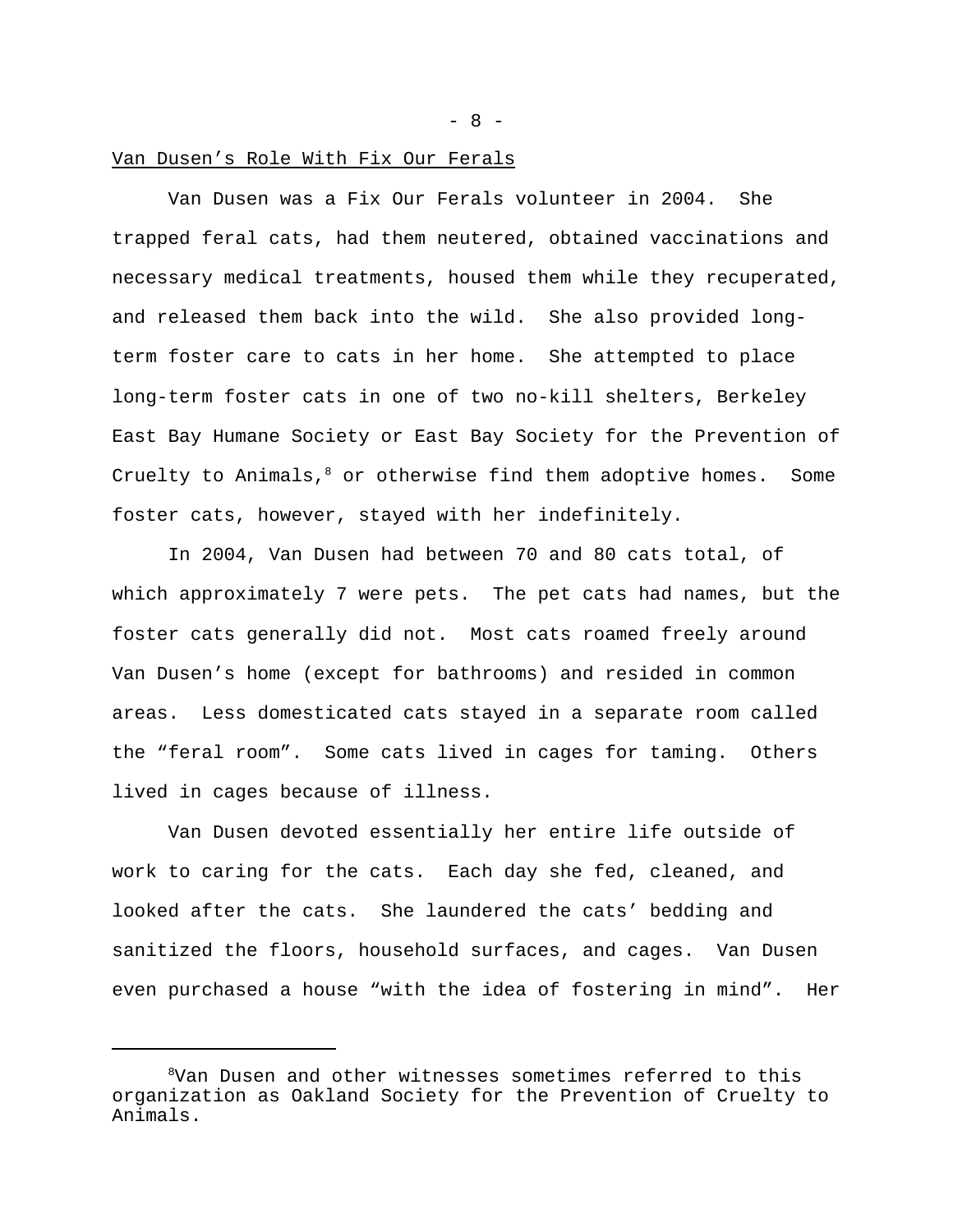house was so extensively used for cat care that she never had guests over for dinner.

Van Dusen obtained foster cats primarily through the trapneuter-return work that she personally performed. She captured homeless cats, had them neutered, cared for them during recovery, and if possible, returned them to the wild. She housed the cats that could not be returned to the wild until an adoption opportunity arose. She obtained the rest of her cats through a loose network of contacts. Some came from Fix Our Ferals affiliates or from the Fix Our Ferals hotline or internet message group. Others came from individual volunteers or other cat rescue organizations.

Van Dusen's foster care arrangements arose informally, usually by her personal decision or through a series of phone calls, emails, internet postings, or in-person conversations. Some cats that she cared for in 2004 had been under her care in previous years, during which she belonged to organizations other than Fix Our Ferals. Van Dusen's inability to recall precisely how she acquired each of her cats makes it difficult to ascertain how many cats are attributable to a particular organization or contact person. Although Fix Our Ferals was her primary volunteer affiliation in 2004, she admits that she did sometimes assist other groups that year. Van Dusen therefore cannot trace all her foster cats in 2004 to Fix Our Ferals.

- 9 -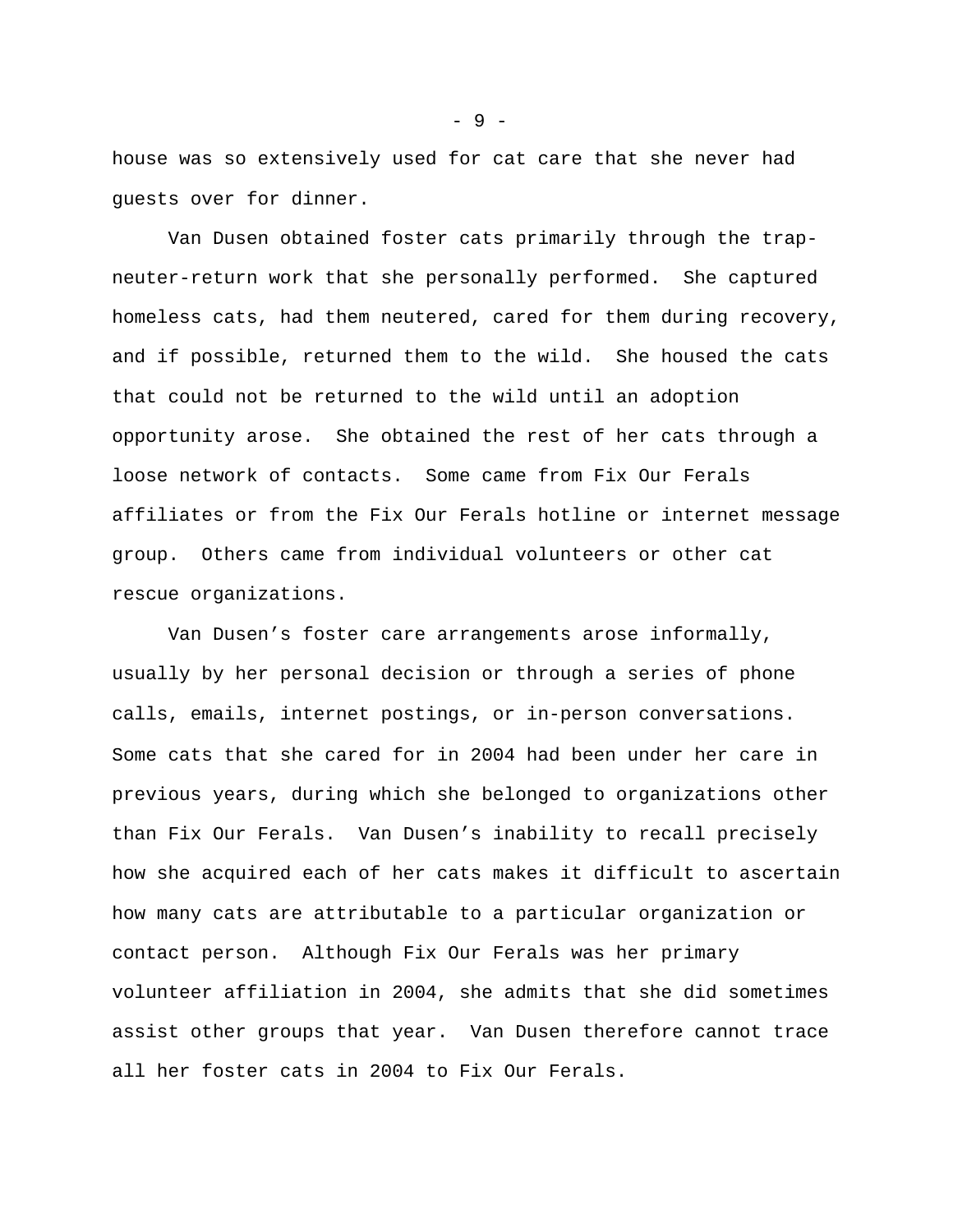#### Van Dusen's Cat-Care Expenses

Van Dusen paid out-of-pocket for most of her cat-care expenses. Vouchers covered some of the neuterings, but Van Dusen paid all other veterinary expenses including tests, treatment, vaccines, and surgery.

Van Dusen expended significant amounts on in-home care as well. She purchased large quantities of pet supplies<sup>9</sup> and cleaning supplies.<sup>10</sup> She renewed her Costco membership so she could buy cat food and cleaning supplies at lower prices. She repaired her wet/dry vacuum so she could easily clean the floors. Van Dusen incurred higher electricity and gas bills because she laundered many loads of cat bedding and ran a special ventilation system to ensure fresh air. The frequent laundering also increased her water bills. Her garbage bills increased because of the high volume of cat-related waste. We refer to Van Dusen's veterinary, pet supply, cleaning supply, utility, Costco membership renewal, and wet/dry vacuum repair expenses collectively as her "cat-care expenses".

A portion of Van Dusen's cat-care expenses was attributable to personal use, and the rest was attributable to foster cats.

 $- 10 -$ 

<sup>9</sup>"Pet supplies" refers to pet food, pet medicine, woodstove pellets (for cat litter), litter boxes, pet dishes, and other miscellaneous cat-specific supplies.

<sup>&</sup>lt;sup>10</sup>"Cleaning supplies" refers to garbage bags, paper towels, laundry detergent, dish detergent, and other cat-related supplies that were not exclusively used for cats.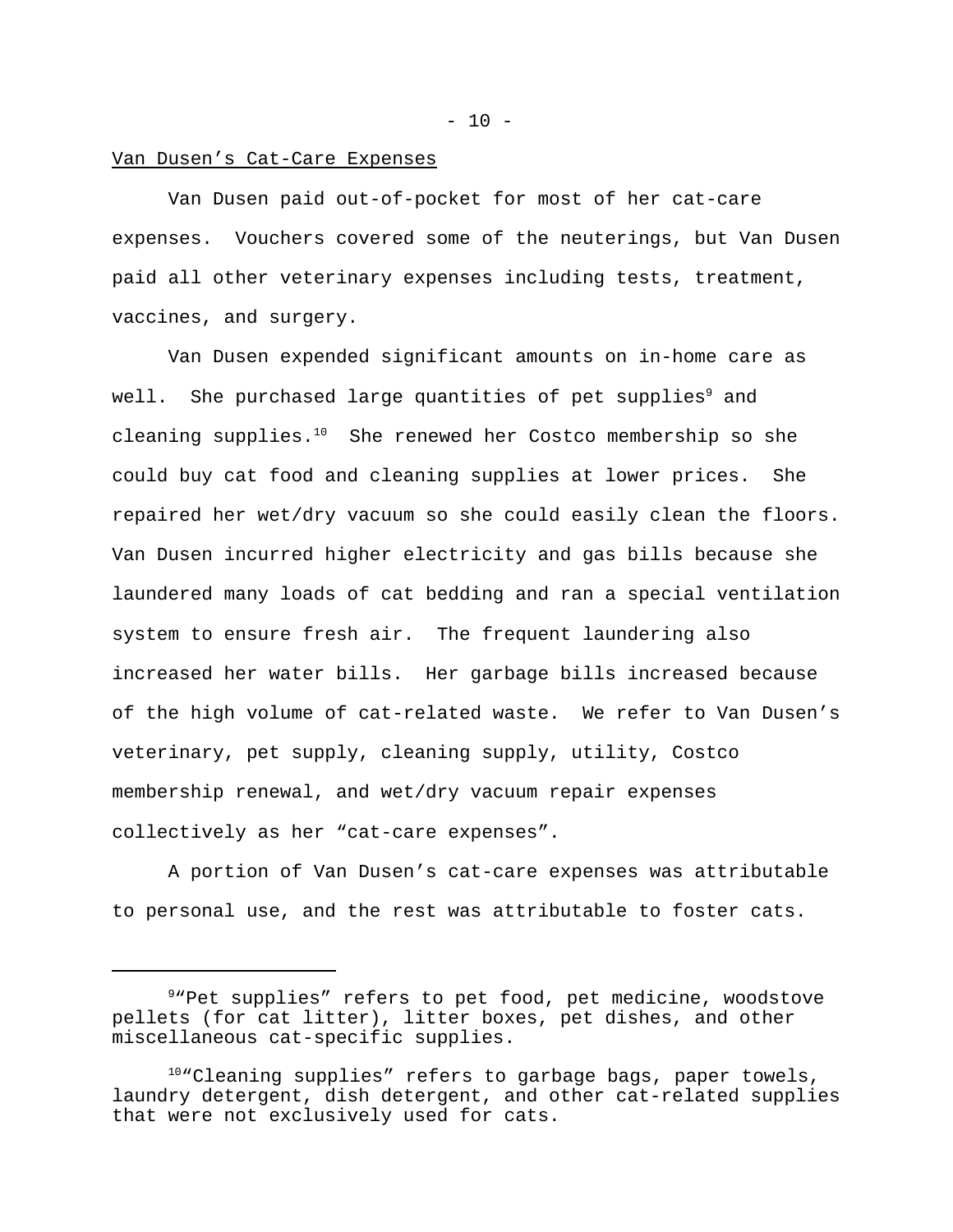We refer to the portion of cat-care expenses attributable to foster cats as "foster-cat expenses". The precise amount of Van Dusen's foster-cat expenses is unclear because her records do not distinguish personal expenses from foster-cat expenses.<sup>11</sup>

# Van Dusen's Recordkeeping and Reporting

Van Dusen introduced the following evidence as proof of her foster-cat expenses: check copies, $12$  bank account statements, credit card statements, a Thornhill Pet Hospital client account history, a Costco purchase history, Pacific Gas & Electric invoices, a Waste Management payment history (for garbage removal), and an East Bay Municipal Utility District billing history (for water). All the data in the documents was recorded contemporaneously in 2004. Van Dusen states that she initially had more substantial records of her foster-cat expenses, namely itemized receipts, but that her tax preparer, Cary Cheng, told her they were unnecessary for preparing her original return. Those records have since disappeared. Van Dusen compiled the documents she introduced at trial by searching through other records and requesting records from third parties.

 $- 11 -$ 

 $11$ We address the calculation of foster-cat expenses infra pts. III and IV.

 $12$ We refer to the documents as "check copies" because they are photocopies of carbon copies of the original checks. After writing the checks, Van Dusen presumably kept the carbon copies for her records.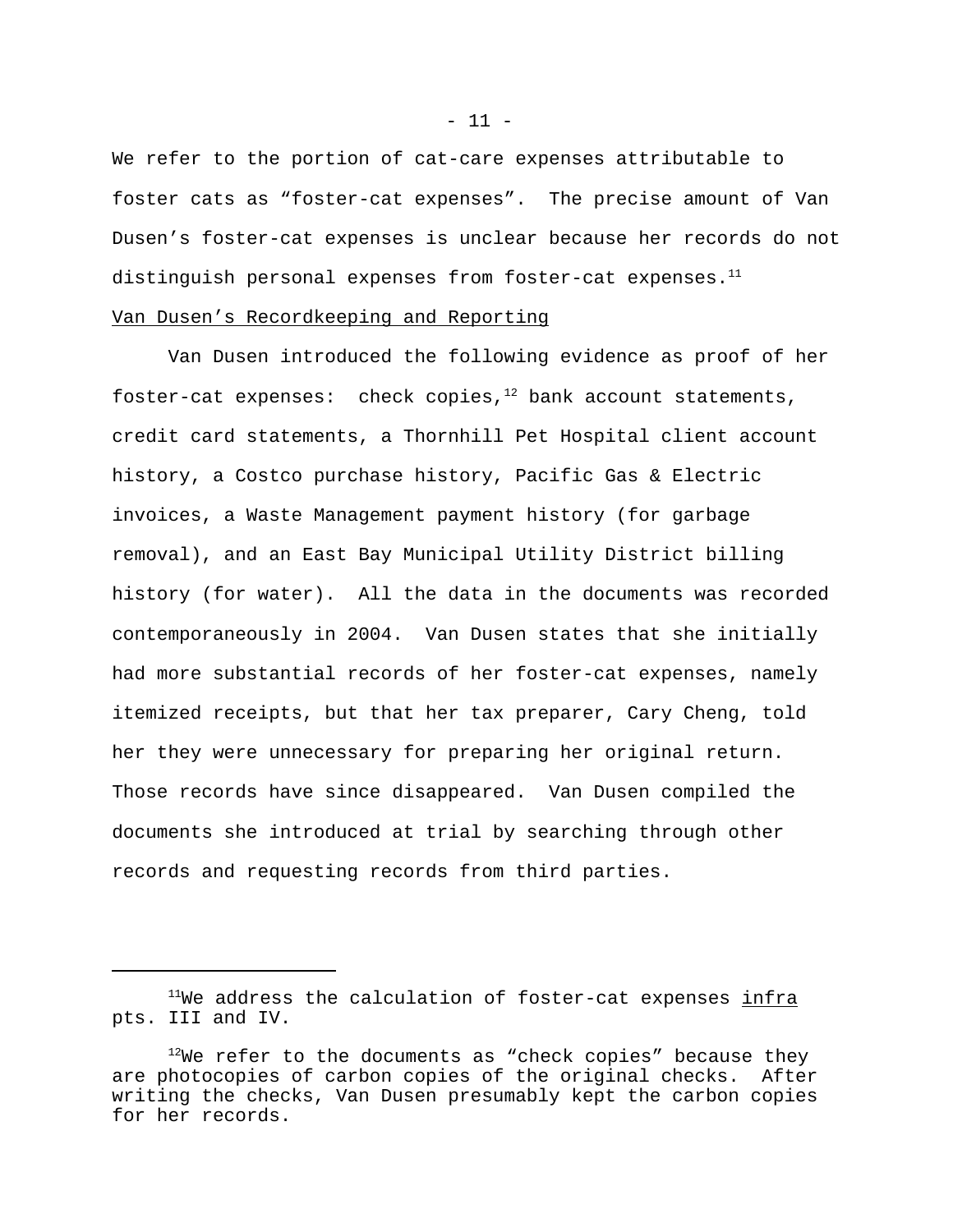On her 2004 tax return, Van Dusen deducted \$12,068 on Schedule A, Itemized Deductions, for noncash charitable contributions attributable to a "cat rescue operation". The return stated that the \$12,068 comprised \$1,381 of supplies, $1^{3}$ \$9,607 of veterinary bills, and \$1,080 of utilities. It is unclear precisely how Van Dusen arrived at these numbers. An unnamed friend had totaled the "cat rescue operation" expenses using now-missing receipts, but we have no evidence of what method, if any, her friend used to separate deductible expenses from nondeductible expenses. The friend prepared a worksheet summarizing the calculations, but this document is not in evidence. The IRS disallowed the entire deduction. Van Dusen's petition asserts that she is entitled to a deduction of at least \$12,068 for foster-cat expenses. On the basis of her testimony, we believe Van Dusen now seeks a deduction for the expenses using the following percentage estimates: 90 percent of veterinary expenses, pet supplies, paper towels, and garbage bags; and 50 percent of laundry detergent, dish detergent, utilities, and Costco membership renewal. See infra part IV.B. Van Dusen also

 $- 12 -$ 

<sup>&</sup>lt;sup>13</sup>It is unclear whether "supplies" referred to just pet supplies and cleaning supplies or whether it also included the cost of renewing Van Dusen's Costco membership and the cost of repairing her wet/dry vacuum. At trial Van Dusen made clear that she seeks a deduction for all of these expenses--pet supplies, cleaning supplies, Costco membership renewal, and wet/dry vacuum repair.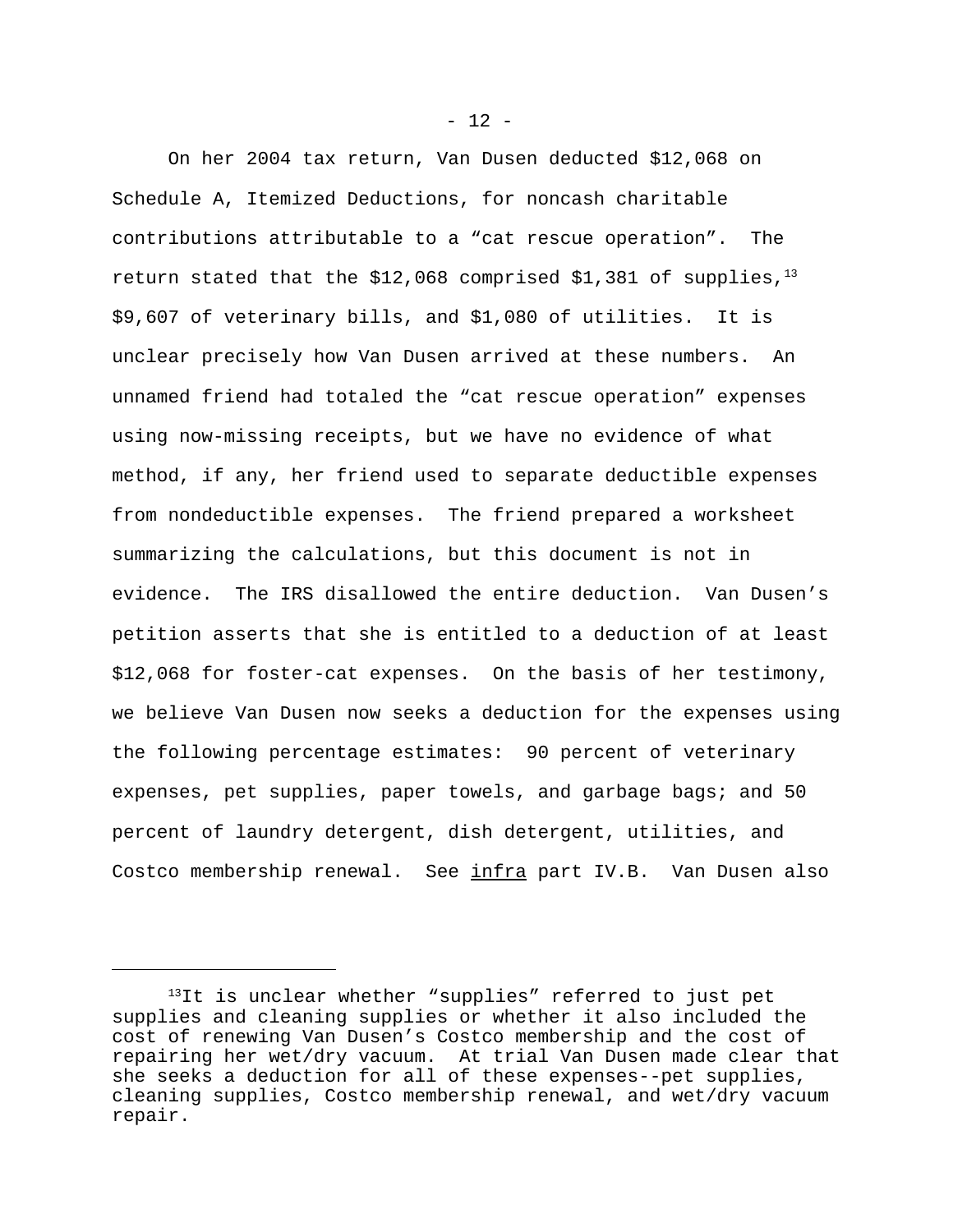seeks to deduct the cost of her wet/dry vacuum repair, but her percentage estimate for this expense is unclear.

#### OPINION

A taxpayer has the burden of proving the IRS's determination of deficiencies incorrect. See Rule 142(a)(1); Welch v. Helvering, 290 U.S. 111, 115 (1933). The burden shifts to the IRS if the taxpayer introduces credible evidence with respect to a factual issue, the taxpayer has complied with the substantiation requirements of the Internal Revenue Code, the taxpayer has maintained all required records, and the taxpayer has cooperated with reasonable IRS requests for information. Sec. 7491(a). Our conclusions here, however, are based on the preponderance of the evidence, and thus the allocation of the burden of proof is immaterial. See Martin Ice Cream Co. v. Commissioner, 110 T.C. 189, 210 n.16 (1998).

# I. Caring for Foster Cats Was a Service to Fix Our Ferals.

Section 170(a) allows a deduction for any "charitable contribution" made by the taxpayer. A "charitable contribution" is defined as "a contribution or gift to or for the use of" a charitable organization. Sec.  $170(c)$ . A typical charitable contribution is donating money or property directly to a charitable organization. A second type of charitable contribution is placing money or property in trust for a charitable organization. Such a transfer is, in the words of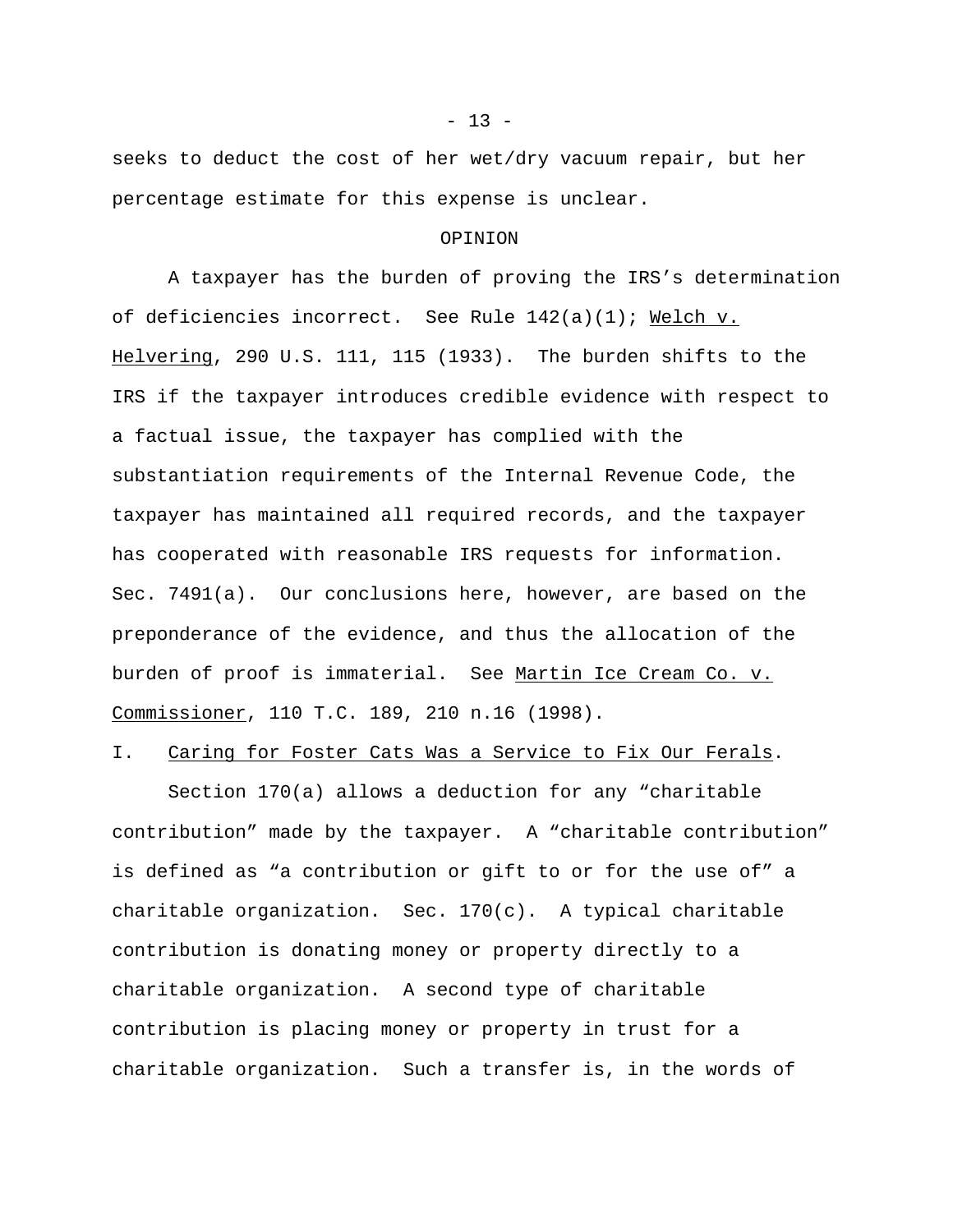section  $170(c)$ , a contribution "for the use of" a charitable organization. See Davis v. United States, 495 U.S. 472, 485 (1990). A third type of charitable contribution occurs when a taxpayer performing services for a charitable organization incurs unreimbursed expenses. As section  $1.170A-1(q)$ , Income Tax Reqs., states: "No deduction is allowable under section 170 for a contribution of services. However, unreimbursed expenditures made incident to the rendition of services to an organization contributions to which are deductible may constitute a deductible contribution."<sup>14</sup>

Van Dusen did not contribute money or property directly to Fix Our Ferals. Van Dusen did not place property in trust for Fix Our Ferals or enter into a formal arrangement giving the organization legal rights to her property. Instead she paid third parties for veterinary services, pet supplies, cleaning supplies, utilities, Costco membership renewal, and wet/dry

 $14$ The expenses of rendering services are deductible because they constitute contributions "to" the charitable organization. Rockefeller v. Commissioner, 676 F.2d 35, 42 (2d Cir. 1982) (in determining whether unreimbursed volunteer expenses were governed by a statutory provision of the 1954 Code that treated favorably contributions "to" a charitable organization, court held that unreimbursed volunteer expenses were contributions "to"--not "for the use of"--a charitable organization), affg. 76 T.C. 178 (1981); see also Davis v. United States, 495 U.S. 472, 486-488 (1990) (in holding that no deduction is available when a taxpayer pays a service provider's expenses, court stated that unreimbursed expenses of rendering services are contributions "to" a charitable organization within the meaning of section  $170(c)$ .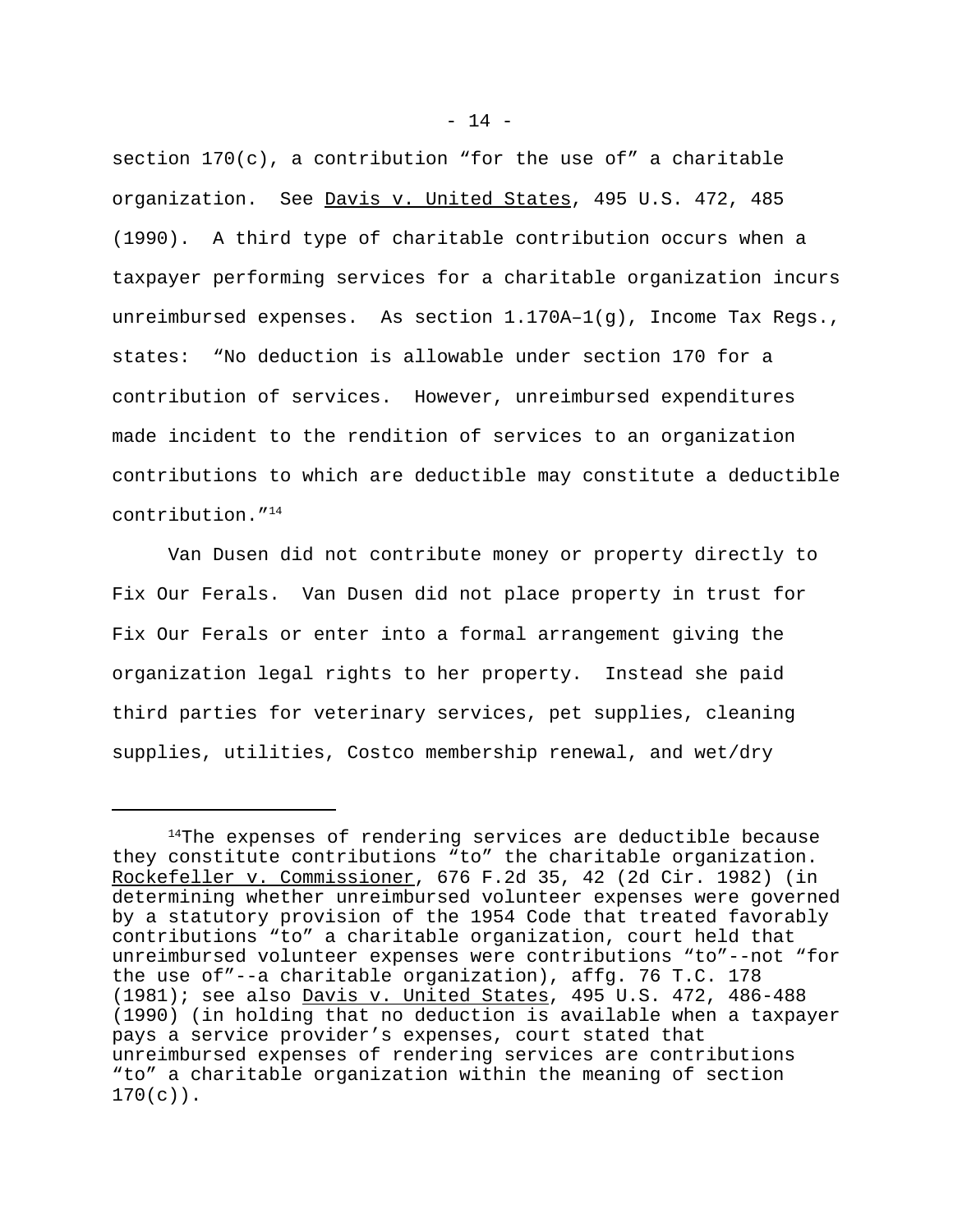vacuum repair. Thus Van Dusen is entitled to a charitablecontribution deduction only if these expenses were, in the words of section 1.170A-1(g), Income Tax Regs., "expenditures made incident to the rendition of services" to Fix Our Ferals.

The IRS contends that Van Dusen was an independent cat rescue worker whose services were unrelated to Fix Our Ferals and did not benefit the organization. We reject this assertion, finding that Van Dusen's care for foster cats constituted services to Fix Our Ferals.

In determining whether a taxpayer has provided services to a particular organization, courts consider the strength of the taxpayer's affiliation with the organization, the organization's ability to initiate or request services from the taxpayer, the organization's supervision over the taxpayer's work, and the taxpayer's accountability to the organization. See, e.g., Smith v. Commissioner, 60 T.C. 988 (1973); Saltzman v. Commissioner, 54 T.C. 722 (1970). For example, Smith v. Commissioner, supra at 993-995, held that church members could deduct evangelism travel expenses even though their church never initiated, controlled, supervised, or assisted with the trips. The church encouraged missionary work in general; and before the taxpayers embarked on a trip, the church gave them letters of commendation, which evidenced the church's approval and served as introductions to intrafaith groups during the trip. Id. at 993. Additionally,

 $- 15 -$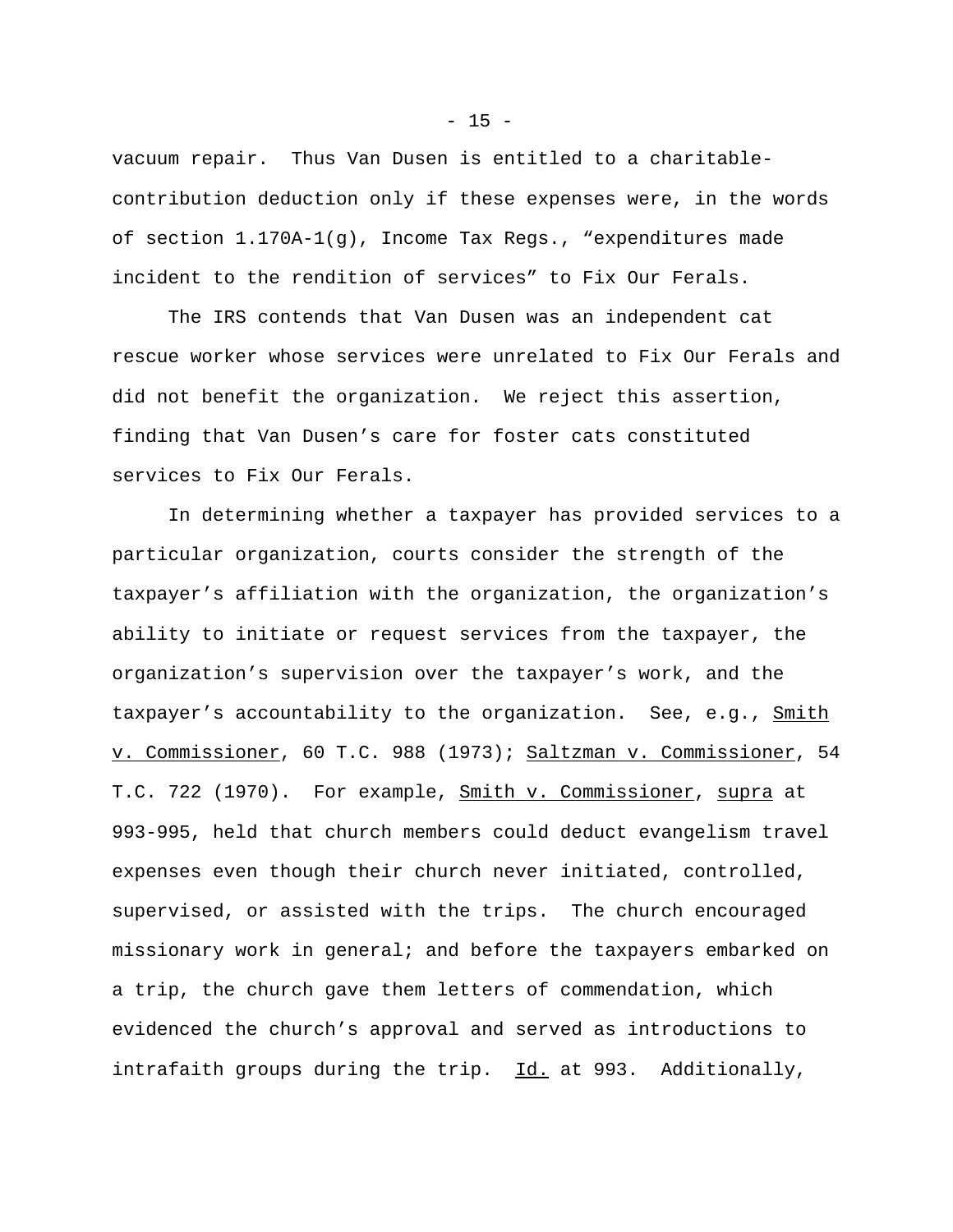after each trip the church members reported back to the church, which then publicized their efforts and accomplishments to other congregations. Id. By contrast, in Saltzman v. Commissioner, supra, the taxpayer's activities had much looser ties to the charitable organization. The taxpayer was the leader of the Harvard-Radcliffe Hillel Folk Dance Group. Id. at 722. Without the organization's asking him, he traveled alone to Europe and Pittsburgh to attend folk dance festivals that were not sponsored by the organization.  $Id.$  at 723. We held that the taxpayer had not provided services to the organization, partly because the organization had not directed or encouraged him to attend the festivals. Id. at 724.

Van Dusen has demonstrated a strong connection with Fix Our Ferals. She was a regular Fix Our Ferals volunteer who performed substantial services for the organization in 2004. She engaged in both trapping and foster care and worked closely with other Fix Our Ferals volunteers. Fix Our Ferals could initiate or request services from Van Dusen through individual volunteers, who would contact her by phone or by internet.<sup>15</sup> Like the church in Smith, Fix Our Ferals encouraged and indirectly oversaw Van Dusen's work. See Smith v. Commissioner, supra at 994 ("Nothing

 $- 16 -$ 

<sup>&</sup>lt;sup>15</sup>Fix Our Ferals volunteers regularly received requests for assistance and would solicit help from other volunteers on behalf of third parties. If volunteers encountered problems during their work, they would also contact other volunteers for assistance.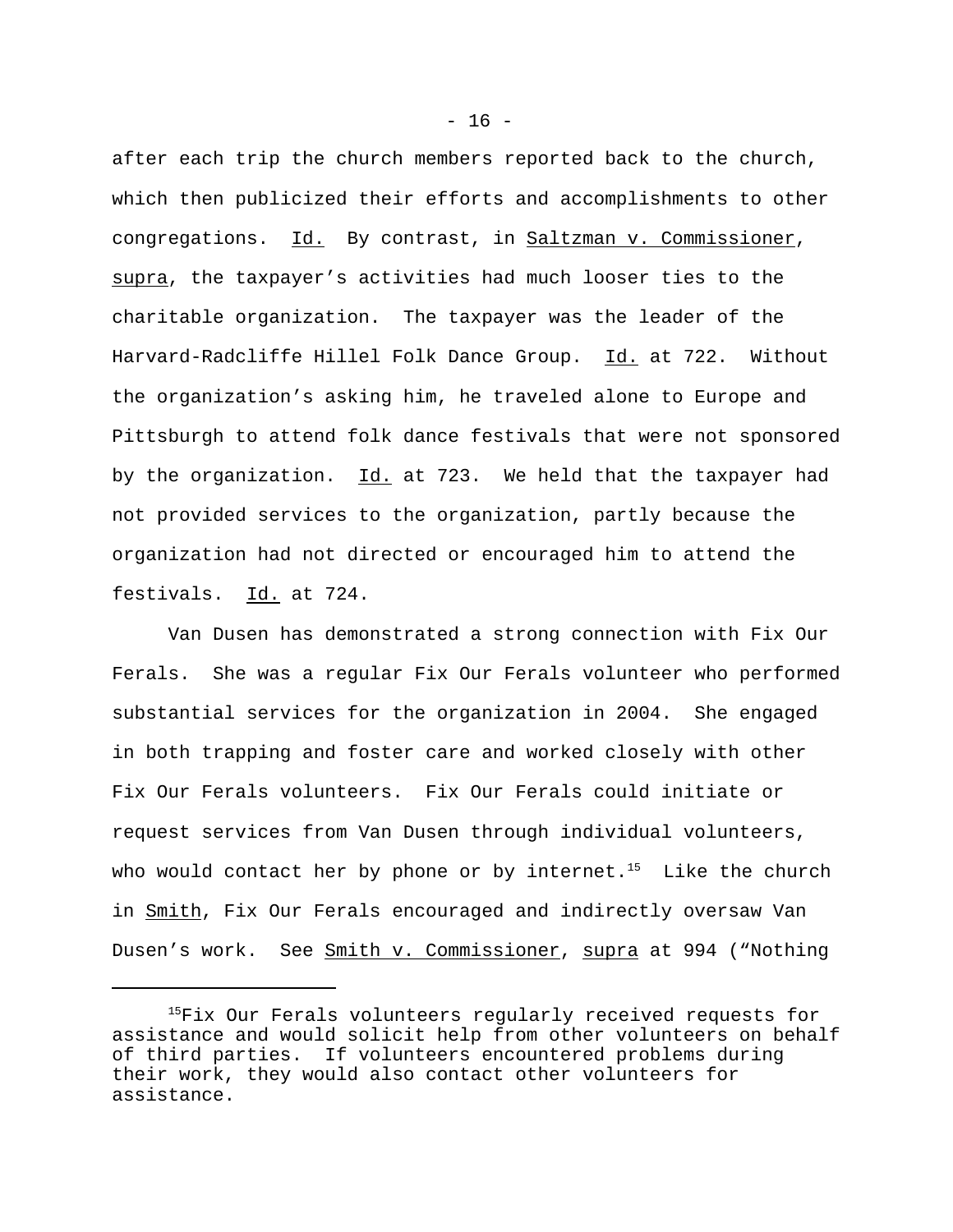in section 170 or in section 1.170-2(a)(2) of the regulations \* \* \* suggests that, as a condition to the deductibility of unreimbursed, service-related expenses, the services must be performed under the control or supervision of the charitable organization.").<sup>16</sup>

Van Dusen's inability to trace her cat rescue work exclusively to Fix Our Ferals does not pose an insurmountable bar to deductibility. We find that she performed most of her work in 2004 for Fix Our Ferals. Moreover, all of the other organizations with which she was affiliated, and therefore to which she may have provided services, qualify as section 170(c) organizations.<sup>17</sup>

The IRS also contends that even if Van Dusen was affiliated with Fix Our Ferals, Fix Our Ferals' mission consists solely of "education and sterilization", and therefore fostering cats could not constitute services to Fix Our Ferals. As our fact findings

- 17 -

 $16$ Sec.  $1.170-2(a)(2)$ , Income Tax Regs., was the predecessor to sec. 1.170A-1(g), Income Tax Regs., the provision that currently allows taxpayers to deduct unreimbursed volunteer expenses.

<sup>&</sup>lt;sup>17</sup>These organizations are: Island Cat Resources and Adoption, Berkeley East Bay Humane Society, East Bay Society for the Prevention of Cruelty to Animals, and Second Chance Cat Rescue. All of these organizations were listed in IRS Publication 78 in 2004. See Jennings v. Commissioner, T.C. Memo. 2000-366 (concluding that donees were not sec. 170(c) organizations because they were not listed in IRS Publication 78); supra note 3 (taking judicial notice of IRS Publication 78, a cumulative list of sec. 170(c) organizations).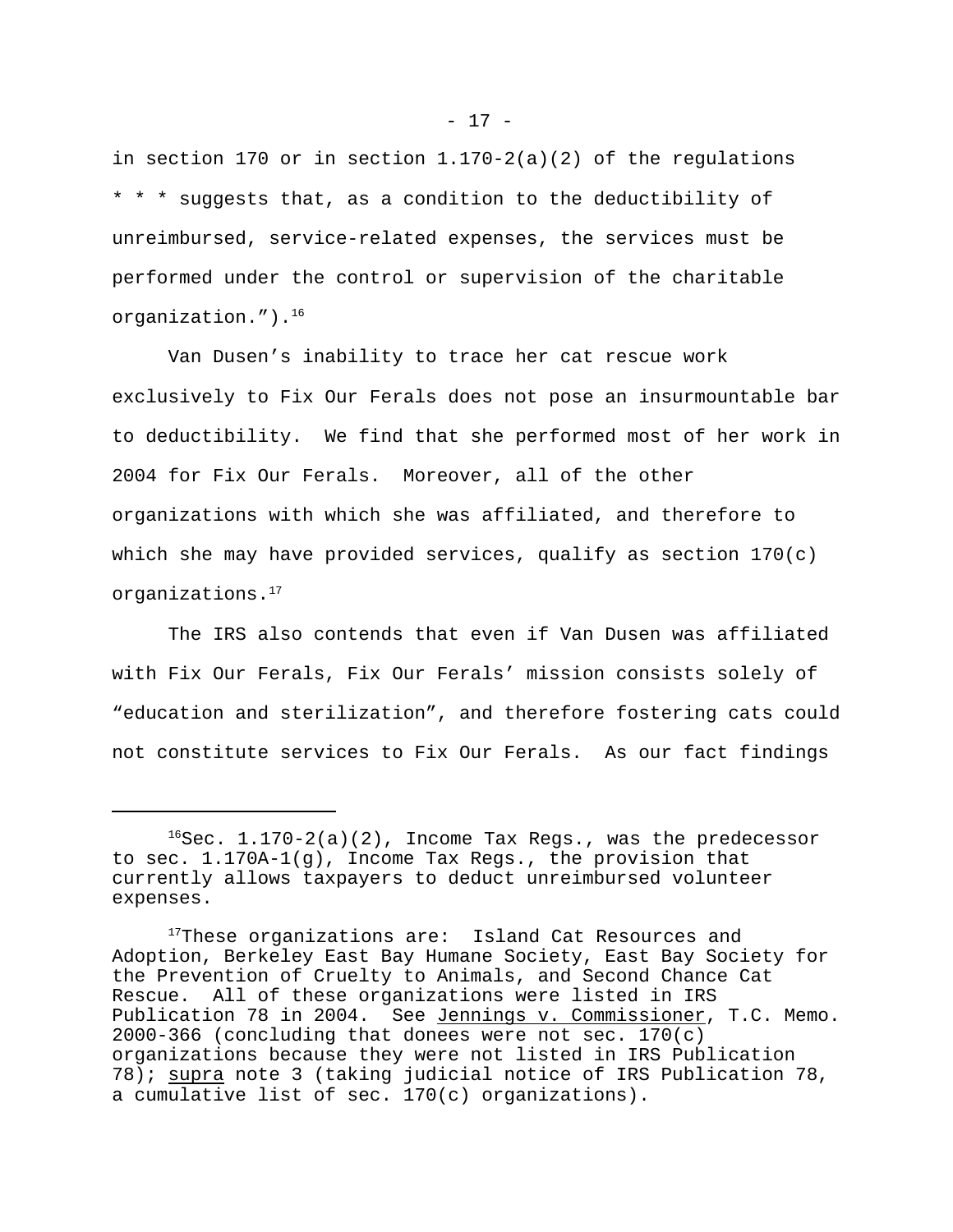explained, however, the organization's mission encompasses foster care. Fix Our Ferals actively recruits volunteers to foster cats during spay/neuter recovery, and it encourages volunteers to provide sanctuary for cats requiring long-term care. Thus Van Dusen served Fix Our Ferals' mission by fostering cats. The remainder of this Opinion considers which of Van Dusen's expenses are deductible as incidental to foster-cat volunteer work.

# II. Pet-Cat Cremation Expense, Bar Association Dues, and DMV Fees

As we have found, Van Dusen rendered services to Fix Our Ferals. To be deductible, unreimbursed expenses must be directly connected with and solely attributable to the rendition of services to a charitable organization. E.g., Saltzman v. Commissioner, 54 T.C. at 724; Babilonia v. Commissioner, T.C. Memo. 1980-207, affd. per curiam 681 F.2d 678 (9th Cir. 1982). In applying this standard, courts have considered whether the charitable work caused or necessitated the taxpayer's expenses. For example, in Orr v. United States, 343 F.2d 553, 557-558 (5th Cir. 1965), the court disallowed deductions for the expenses of insuring and repairing two vehicles because the expenses were not solely attributable to charitable use. The taxpayer had used the vehicles partly for personal use and would have incurred the expenses regardless of any charitable work. Id. Similarly, in McCollum v. Commissioner, T.C. Memo. 1978-435, we denied National Ski Patrol volunteers' deductions for ski equipment because the

- 18 -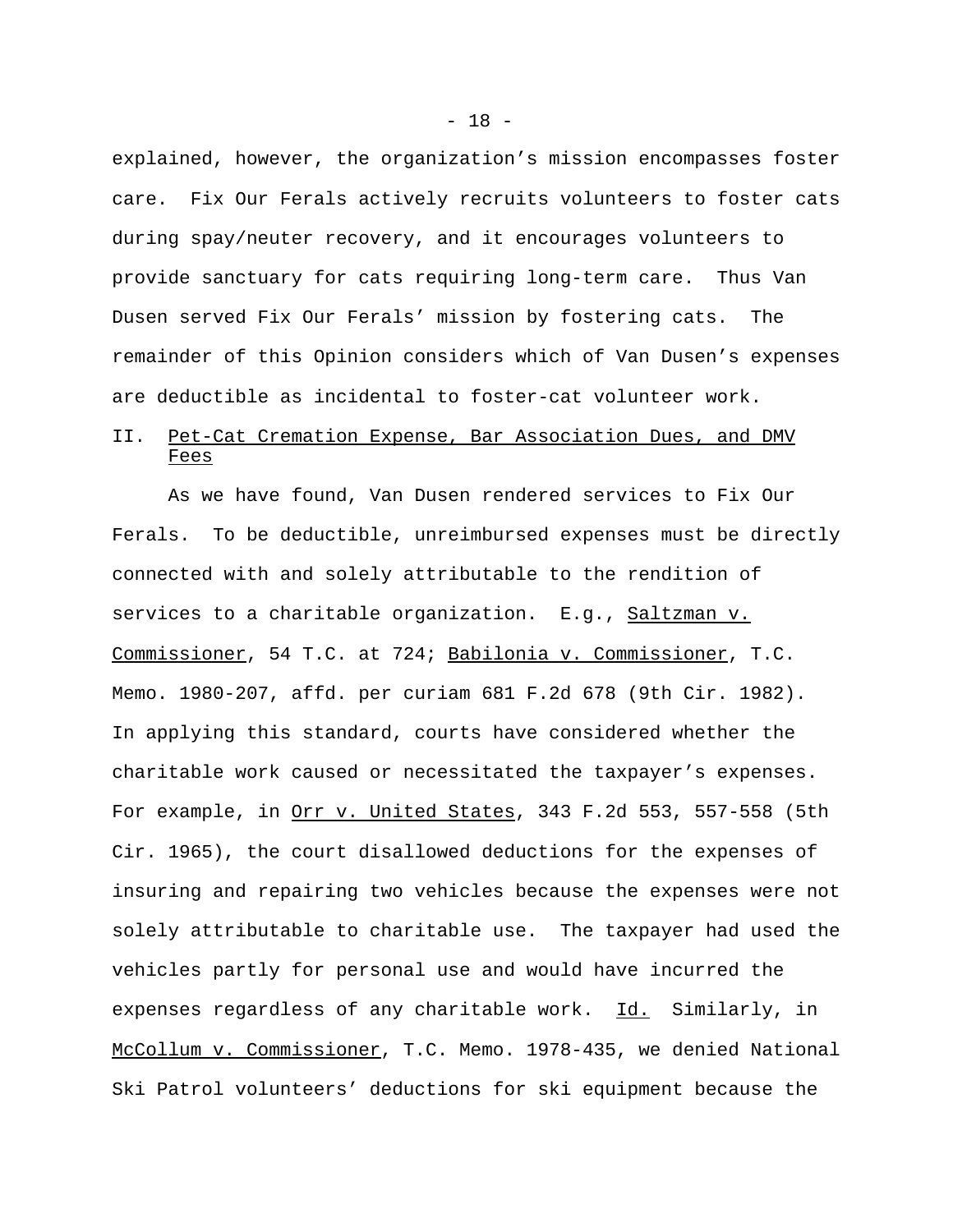volunteers owned the equipment and could use it for personal recreation. We also denied deductions for motor home use and food given to non-volunteering family members. Id. And in Smith v. Commissioner, 60 T.C. at 995, we disallowed meal, laundry, and camping expenses incurred for non-proselytizing children who had accompanied the taxpayers on an evangelical mission.

Van Dusen's documentation includes the following non-fostercat expenses: an \$85 credit card charge to Bubbling Well Pet Memorial, a \$170 check to the California State Bar Association, and a \$146 check to the "DMV". The \$85 charge to Bubbling Well Pet Memorial is not deductible because this expense was for the cremation of a pet cat. The checks to the California State Bar Association and the DMV are not deductible because they are not charitable expenses.

#### III. Costco Membership Dues and Wet/Dry Vacuum Repair

Van Dusen has not shown that any portion of her Costco membership dues or wet/dry vacuum repair costs constitutes an exclusively charitable expense. Like the vehicles in <u>Orr v.</u> United States, supra, the Costco membership and the wet/dry vacuum served both personal and charitable purposes. We conclude that Van Dusen would have paid for her Costco membership and repaired her vacuum even if she had not fostered cats. Thus these expenses were not directly connected with and solely attributable to charitable activities.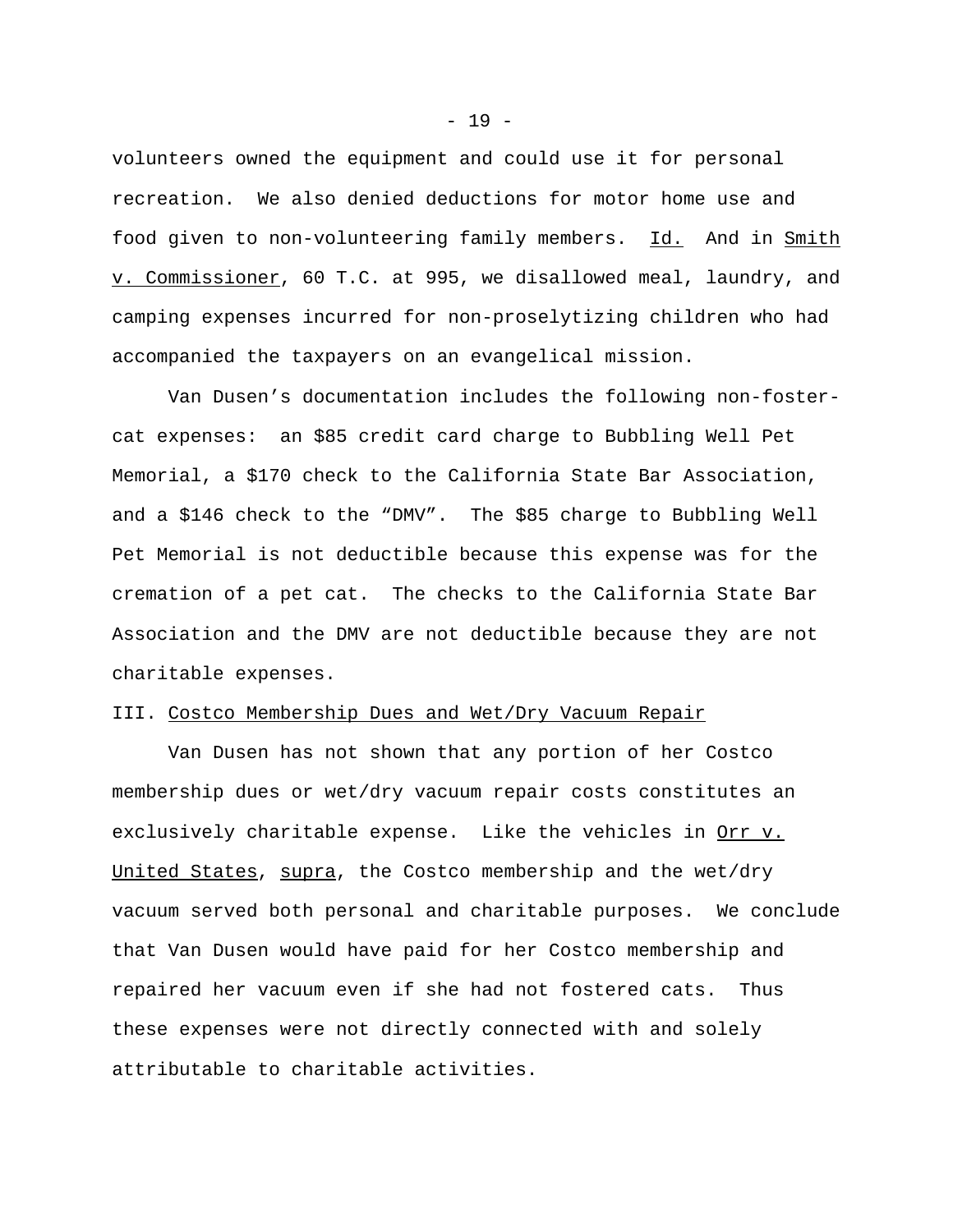# IV. Veterinary Expenses, Pet Supplies, Cleaning Supplies,<sup>18</sup> and Utilities

One broad category of Van Dusen's expenses--veterinary expenses, pet supplies, cleaning supplies, and utilities--was partly incidental to her services to Fix Our Ferals. If Van Dusen had not fostered cats, she would have paid for fewer veterinary services, fewer pet supplies, and fewer cleaning supplies. Her utility bills would have been significantly lower because she would not have had to run a special ventilation system, do as much laundry, or dispose of as much cat waste. We find that the portions of these expenses attributable to caring for foster cats were directly connected with and solely attributable to Van Dusen's services to Fix Our Ferals.

# A. Some Payments to Orchard Supply Hardware and Lowe's Must Be Categorically Disallowed.

Van Dusen purchased bags of woodstove pellets from Orchard Supply Hardware and Lowe's. She used woodstove pellets as cat litter. Unfortunately, Van Dusen's documents show only the total payment she made for each visit to these stores. Her documents do not reveal what items she purchased. $19$  Thus the documents

<sup>&</sup>lt;sup>18</sup>See definitions of "pet supplies" and "cleaning supplies", supra notes 9 and 10.

<sup>&</sup>lt;sup>19</sup>Van Dusen had other payees besides Orchard Supply Hardware and Lowe's. For one of the other payees--Costco--Van Dusen introduced a document that described each item she purchased. For the other payees, Van Dusen does not have documents showing what items she purchased, but this fact is insignificant because (continued...)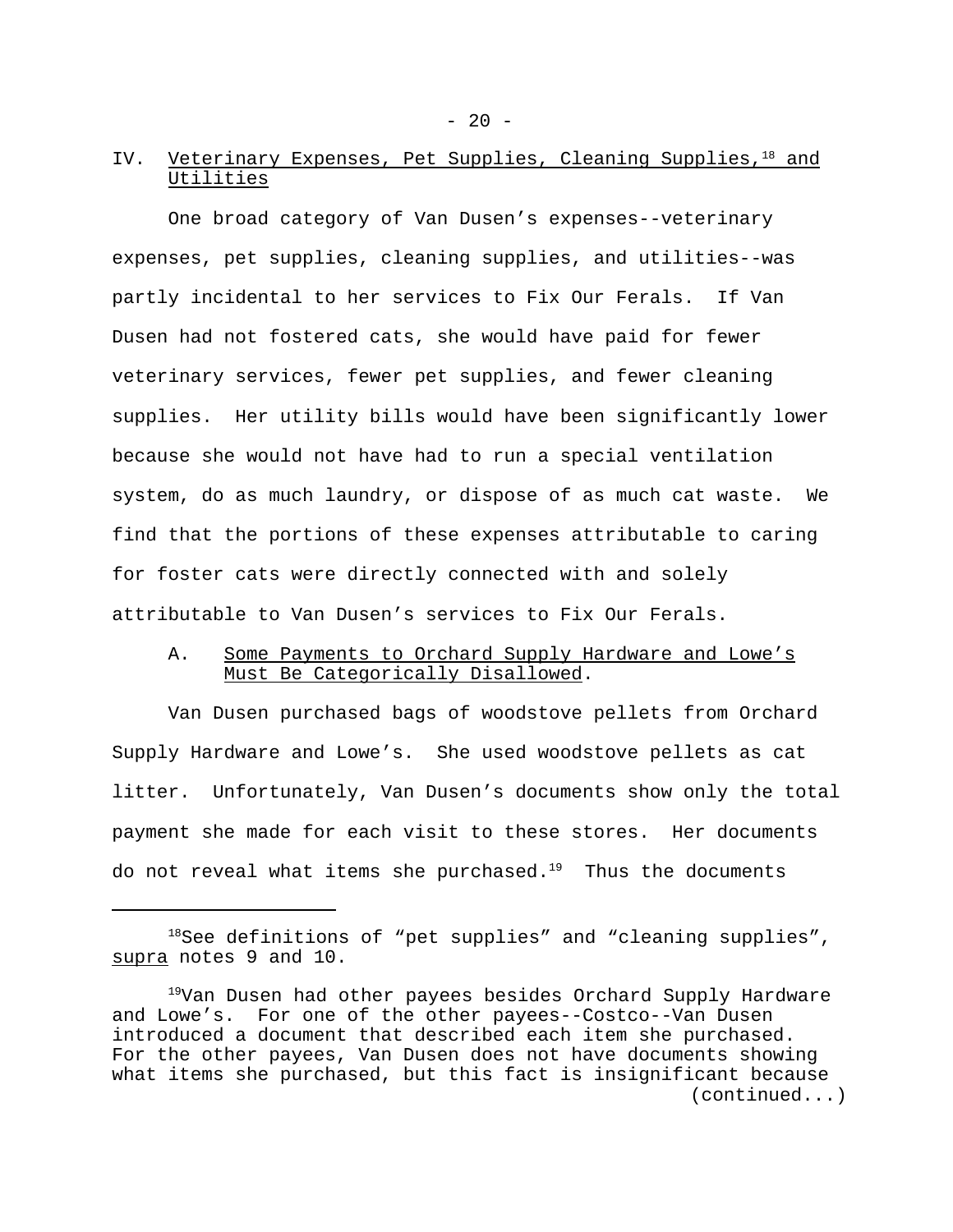alone do not show how much she spent on pellets. She does not claim that she purchased any other items whose costs would be deductible. We therefore must determine, on the basis of her testimony, what portions of her payments to the two stores were for pellets.

In determining the amounts that Van Dusen spent on pellets from Orchard Supply Hardware and Lowe's, we divide her shopping trips to these stores into two types. With the first type of shopping trip, the amount of each payment was an exact multiple of  $$4.55625$ , the price of one bag of pellets.<sup>20</sup> The payments for this type of trip are:

- check nos. 1405, 1421, 1433, 1451, and 1461; and
- Orchard Supply Hardware purchases on October 12, October 19, November 22, and November 30, 2004, as reflected in Van Dusen's bank statements.

We believe that, on the first type of shopping trip, Van Dusen indeed purchased bags of pellets and nothing else.

 $19$ (...continued) it is evident that the payments were entirely related to cat care. For example, her payments to a veterinarian were entirely for cat medical care.

 $20$ We determined the per-bag cost of pellets by dividing \$36.45 by 8. Van Dusen testified credibly that the cost of eight bags of pellets in 2004 was \$36.45. This amount appeared frequently in her documentation as the amount she paid to Orchard Supply Hardware. We believe that the amount \$36.45 includes the sales tax on the purchase, which is why dividing \$36.45 by 8 yields a number that includes a fraction of a penny (as opposed to a round number).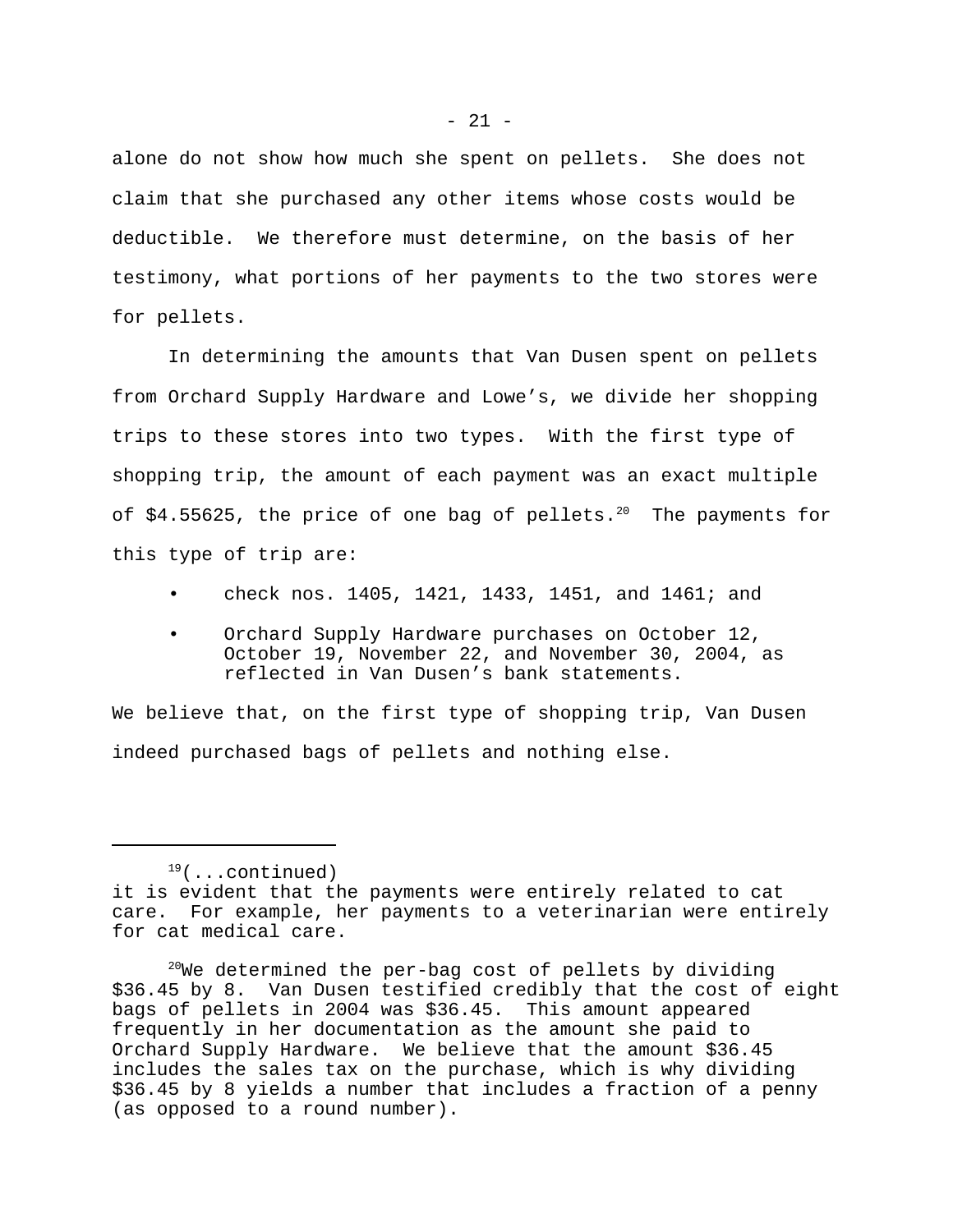With the second type of shopping trip, the amount of each payment was not an exact multiple of the \$4.55625 price of a bag of pellets. For each trip, Van Dusen testified as to how much she spent on pellets. She claimed that she either (1) purchased eight bags of pellets for  $$36.45$  ( $$4.55625/baq \times 8$  bags), or (2) purchased the maximum number of bags of pellets that could have been purchased with the dollar amount spent. $21$  While we generally find Van Dusen a credible witness, Van Dusen provides no basis for us to presume that every trip involved the purchase of either (1) eight bags of pellets, or (2) as many bags of pellets as could be purchased by the payment amount reflected on her documentation.<sup>22</sup> Therefore, we exclude the following payments from calculation:

• check nos. 1215, 1225, 1234, 1253, 1289, 1335, 1341, 1351, 1368, 1382, 1389, and 1478;

 $^{21}$ For instance, check no. 1341 shows Van Dusen paid \$33.52 to Orchard Supply Hardware. Van Dusen testified that on the check no. 1341 shopping trip, she bought seven bags of pellets for \$31.90 (and presumably spent the remaining \$1.62 on other things). She apparently computed the \$31.90 amount by multiplying \$4.55625 by 7. The product of 7 and \$4.55625 turns out to be \$31.89375, which, rounded to the nearest cent, is \$31.89.

<sup>&</sup>lt;sup>22</sup>We believe Van Dusen chose eight bags of pellets as an estimate because the cost of eight bags--\$36.45--is the most common amount in her documentation for Orchard Supply Hardware purchases. However, we are not convinced that Van Dusen purchased eight bags of pellets so regularly that \$36.45 can be used as a default estimate for shopping trips.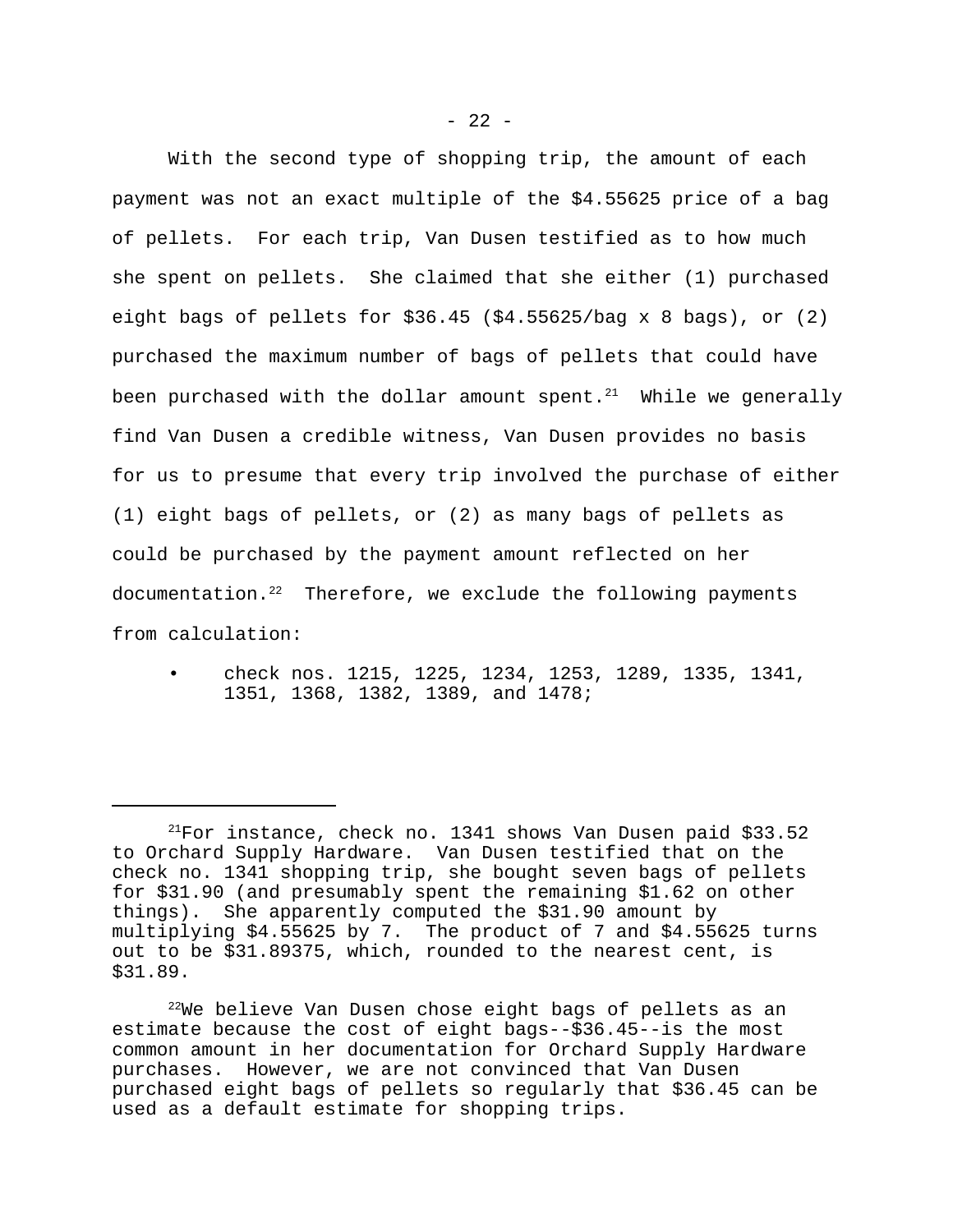- Orchard Supply Hardware purchases on May 15 and June 6, 2004, as reflected in Van Dusen's credit card statements; $23$  and
- an Orchard Supply Hardware purchase on October 6, 2004, as reflected in Van Dusen's bank statements.

# B. Percentages of Veterinary Expenses, Pet Supplies, Cleaning Supplies, and Utility Bills Attributable to Foster-Cat Care

Of the expenses for veterinary care, pet supplies, cleaning supplies, and household utilities, we have explained that some of the expenses (i.e., some of the Orchard Supply Hardware and Lowe's purchases) must be disallowed entirely. Of the remaining amounts, we must consider what portions were attributable to foster-cat care. Van Dusen estimates that foster cats were responsible for the following percentages of expenses:

- 90 percent of veterinary expenses,
- 90 percent of pet supplies,
- 90 percent of paper towels and garbage bags,
- 50 percent of laundry detergent and dish detergent, and
- 50 percent of household utility bills. $24$

<sup>&</sup>lt;sup>23</sup>Unless otherwise stated, dates regarding Van Dusen's credit card statements refer to the transaction date, not the posting date.

 $24$ Van Dusen also estimates that 50 percent of the cost of her Costco membership renewal was attributable to foster cats. We do not discuss the Costco membership renewal here because we find that no portion of it was attributable to foster cats. See supra pt. III. For the same reason, we do not discuss the wet/dry vacuum repair (for which Van Dusen's percentage estimate is unclear).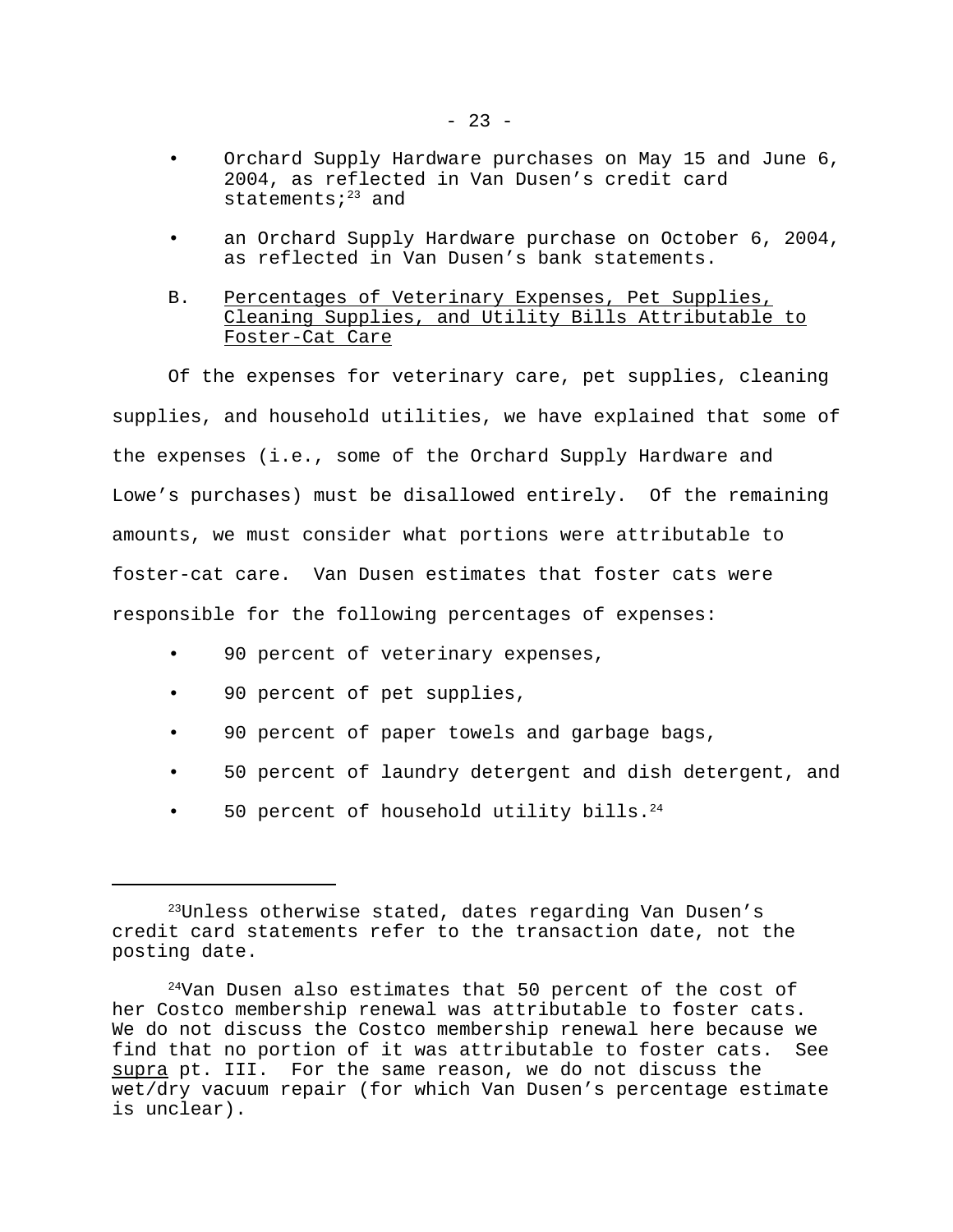Van Dusen's percentage estimates for veterinary expenses and pet supplies are reasonable. Van Dusen had about 7 pet cats and 70 to 80 total cats in 2004. In general, the cat-care costs were distributed equally among pet cats and foster cats. $25$  Thus we conclude that approximately 90 percent of the veterinary and pet supply expenses was attributable to foster cats.

We determine that 50 percent of Van Dusen's cleaning supply and utility expenses was attributable to foster cats. Van Dusen believes the foster cats actually accounted for around 75 percent, 80 percent, or even 90 percent of her cleaning and utility expenses. However, she cannot prove precisely how much the foster cats contributed to these expenses. We determine that all the cleaning supplies--paper towels, garbage bags, laundry detergent, and dish detergent--should be counted using the same percentage estimate. Van Dusen has not shown why paper towels and garbage bags had a smaller personal use component than laundry detergent and dish detergent. We consider 50 percent a sufficiently conservative estimate to ensure that no personal expenses are counted. Van Dusen ran a large-scale foster cat operation. The number of cats in her home caused considerable

 $- 24 -$ 

<sup>25</sup>Van Dusen testified that the foster cats caused a disproportionate amount of the veterinary expenses. However, she has not indicated a basis for determining the precise percentage of veterinary expenses attributable to foster cats. We therefore treat veterinary expenses as if they were incurred proportionally between pet cats and foster cats.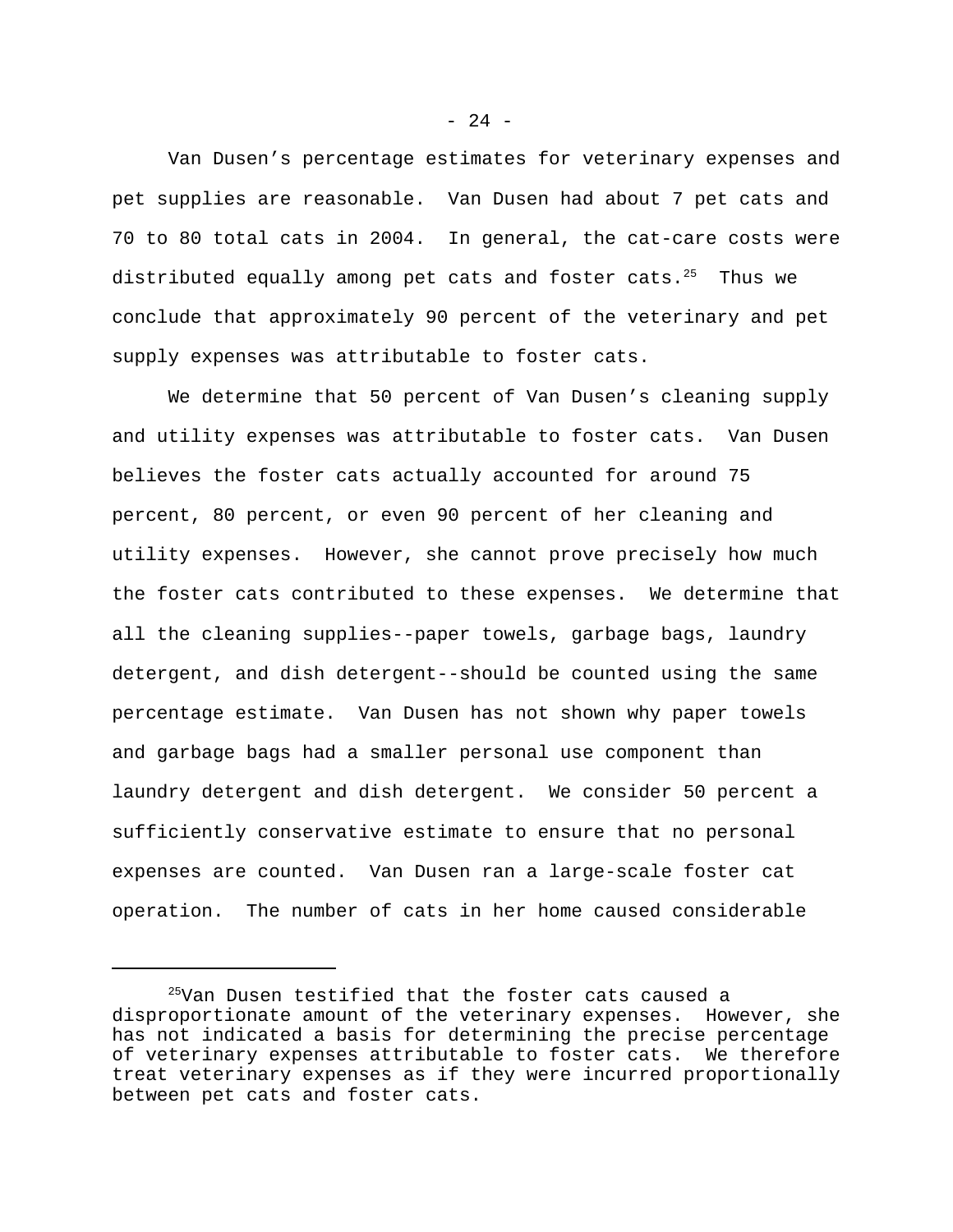expenses. She laundered bedding several times a week, and she frequently sanitized floors and surfaces. She also ran a special ventilation system and disposed of all cat-related waste. Under these circumstances, it seems highly unlikely that foster cats accounted for less than 50 percent of her cleaning and utility expenses.

We find that 90 percent of the veterinary expenses, 90 percent of the pet supplies, 50 percent of the cleaning supplies, and 50 percent of the utility bills are foster-cat expenses and therefore charitable. These percentage estimates apply to Orchard Supply Hardware and Lowe's expenses only to the extent that Van Dusen's documentation provides a precise amount for each cat-care expense. See supra part IV.A. The table below lists Van Dusen's payees and the expense category into which we classify Van Dusen's payments to them (i.e., veterinary expenses, pet supplies, cleaning supplies, or utilities):

| Payee                          | Foster-Cat Expense Category                         |
|--------------------------------|-----------------------------------------------------|
| Thornhill Pet Hospital         | Veterinary expenses                                 |
| St. Louis Vet Clinic           | Veterinary expenses or pet<br>supplies <sup>1</sup> |
| Bay Area Veterinary Specialist | Veterinary expenses                                 |
| Berkeley Dog and Cat Hospital  | Veterinary expenses                                 |
| Deanne Jarvis                  | Veterinary expenses                                 |
| Revival Animal Health          | Veterinary expenses or pet<br>supplies <sup>1</sup> |
| Orchard Supply Hardware        | Pet supplies                                        |
| Lowe's                         | Pet supplies                                        |
|                                |                                                     |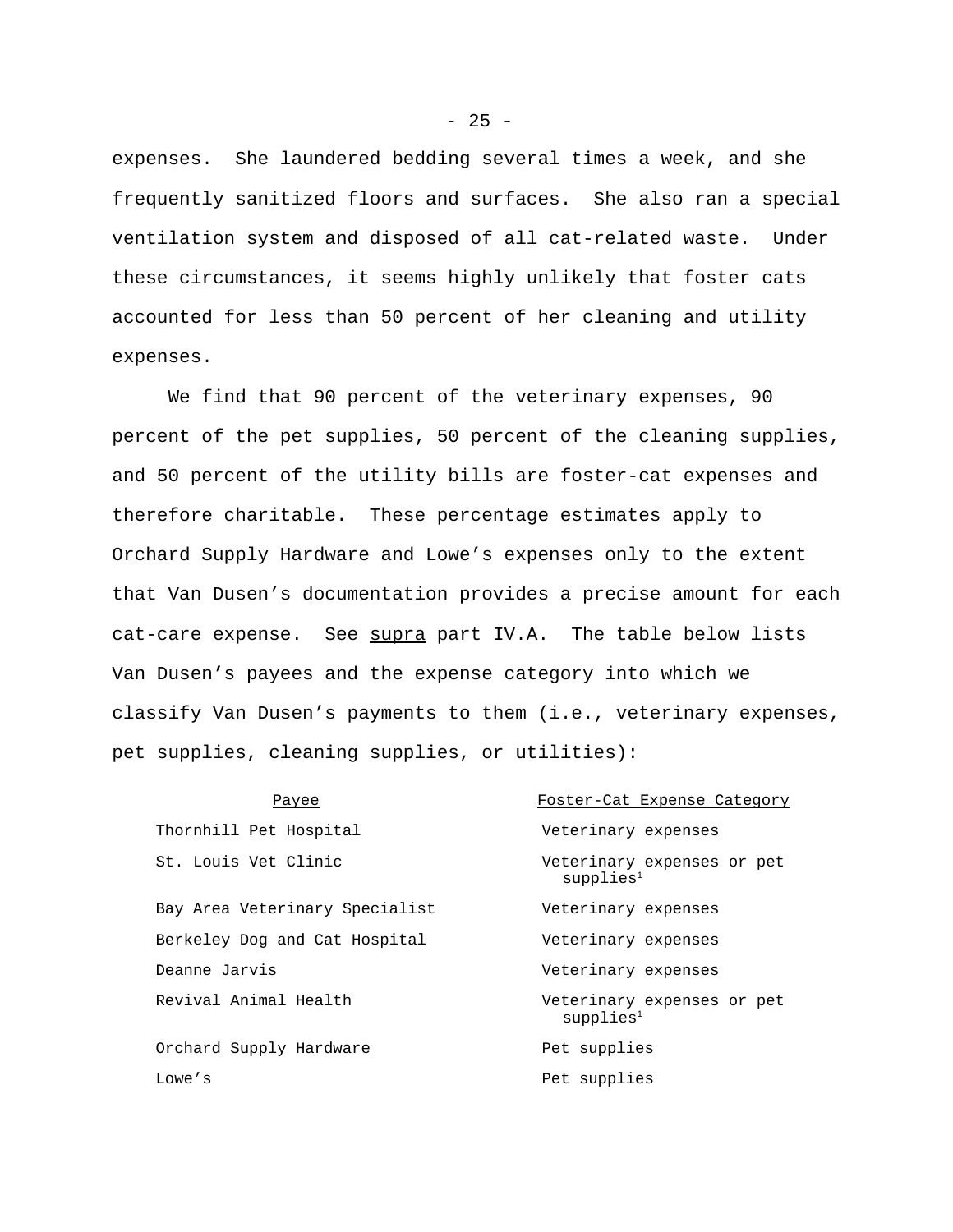| Pet Vet Pet Food                       | Veterinary expenses or pet<br>supplies <sup>1</sup> |  |  |
|----------------------------------------|-----------------------------------------------------|--|--|
| Pet Club                               | Pet supplies                                        |  |  |
| Costco                                 | Pet supplies or cleaning<br>supplies (item by item) |  |  |
| Pacific Gas & Electric                 | Utilities                                           |  |  |
| Waste Management                       | Utilities                                           |  |  |
| East Bay Municipal Utility<br>District | Utilities                                           |  |  |

<sup>1</sup>It is unnecessary to determine the precise category under which each payment falls because both veterinary expenses and pet supplies are 90 percent charitable.

Van Dusen's foster-cat expenses, however, are deductible only to the extent that she has substantiated them, a point we consider next.

### C. Whether Van Dusen's Expenses Are Adequately Substantiated

Charitable deductions are subject to the recordkeeping requirements of section 1.170A-13(a), Income Tax Regs., for contributions of money, or section 1.170A-13(b), Income Tax Regs., for contributions of non-money property. Contributions of \$250 or more must satisfy not only these recordkeeping requirements, but also the requirements of section  $1.170A-13(f)(1)$ , Income Tax Regs.<sup>26</sup> Therefore, we divide Van Dusen's expenses into expenses of less than \$250 and expenses of

<sup>&</sup>lt;sup>26</sup>The requirements of sec.  $1.170A-13(f)(1)$ , Income Tax Regs., do not apply to separate contributions of less than \$250 made to the same donee, even if the aggregate donations to the donee exceed \$250 within the same taxable year.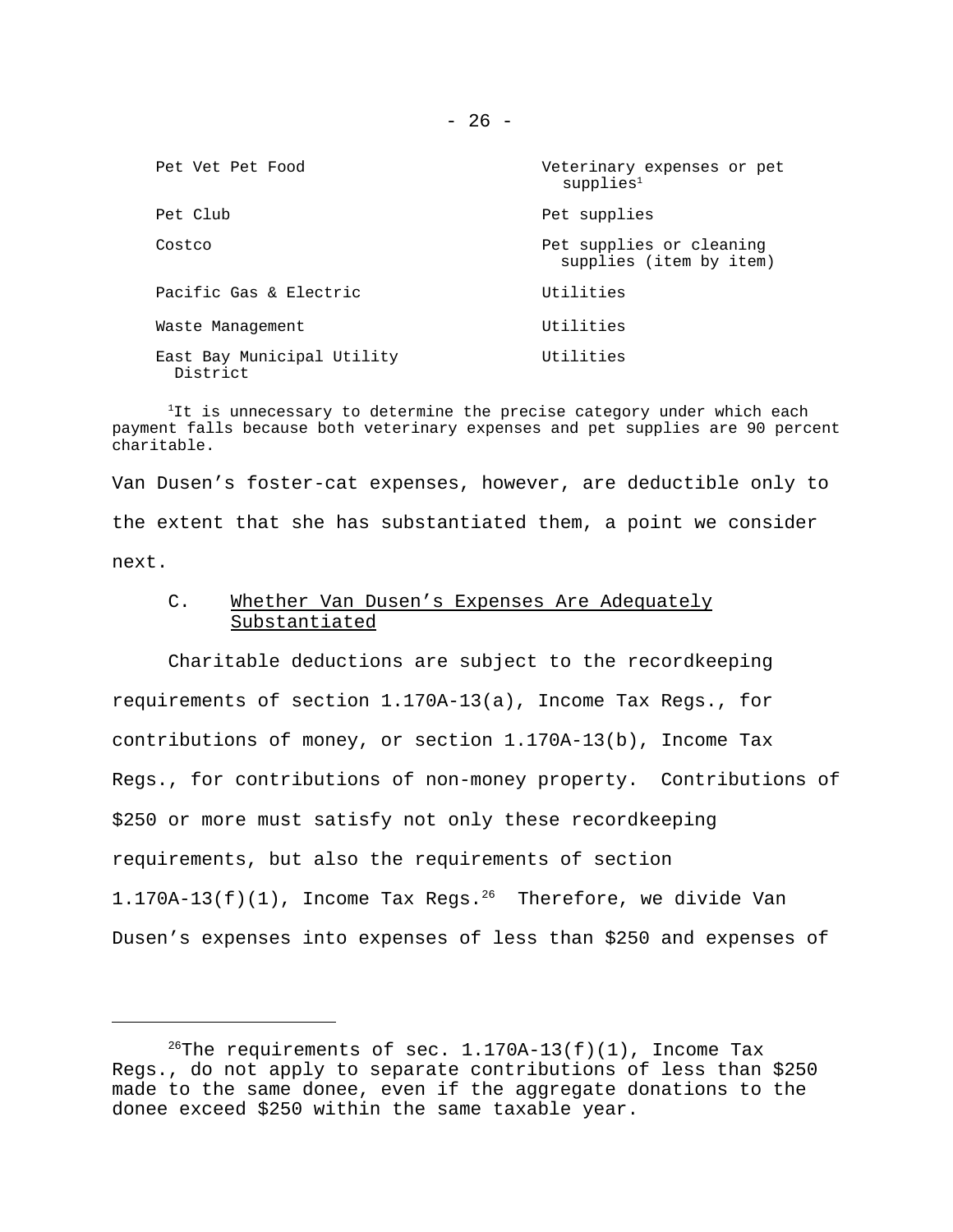\$250 or more. We evaluate whether each expense satisfies the requirements for its category.

# 1. Van Dusen Has Met the Recordkeeping Requirements for Her Foster-Cat Expenses of Less Than \$250.

a. Unreimbursed Volunteer Expenses of Less Than \$250 Are Governed by Section 1.170A-13(a), Income Tax Regs., Not Section 1.170A-13(b), Income Tax Regs.

Section 1.170A-13, Income Tax Regs., divides contributions of less than \$250 into only two categories: "contributions of money" and "contributions of property other than money". See sec. 1.170A-13(a) and (b), Income Tax Regs. The regulations do not expressly state whether a contribution through the payment of unreimbursed volunteer expenses is subject to the requirements for contributing money set forth in section 1.170A-13(a), Income Tax Regs., the requirements for contributing non-money property set forth in section 1.170A-13(b), Income Tax Regs., or neither set of requirements. The idea that unreimbursed volunteer expenses are free from recordkeeping requirements is implausible. Therefore, one of the two sets of rules must govern those expenses.

Of the two sets of recordkeeping rules, we hold that section 1.170A-13(a), Income Tax Regs.--which sets forth the recordkeeping rules for money contributions--contains the relevant rules for determining whether unreimbursed volunteer expenses are deductible. These rules, and not the rules for non-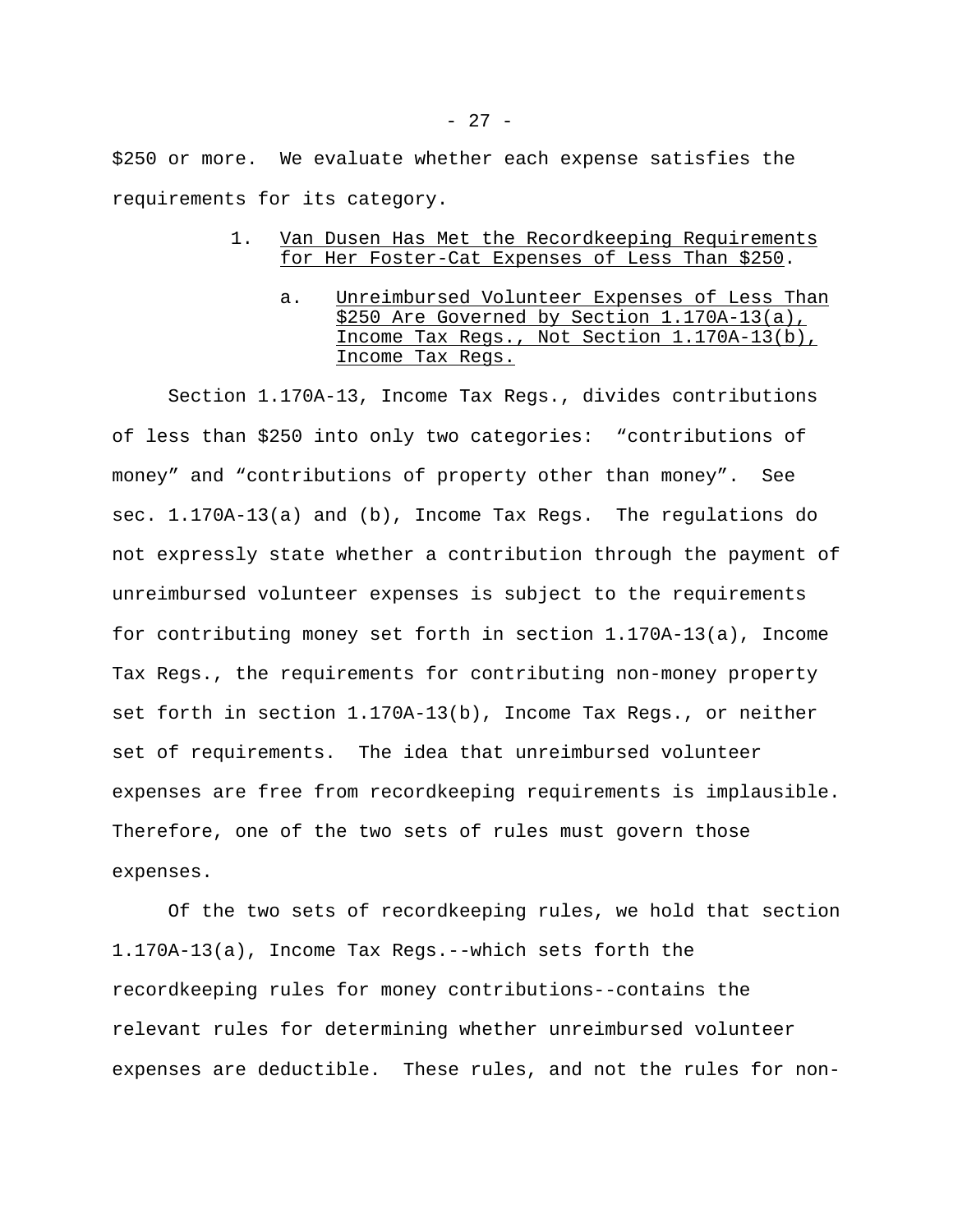money contributions, apply to unreimbursed volunteer expenses for several reasons. $27$  First, the substantiation requirements for expenses of \$250 or more, which are found in section 1.170A-13(f)(10), Income Tax Regs., implicitly categorize unreimbursed expenses as cash contributions by subjecting them to the requirements of section  $1.170A-13(a)$ , Income Tax Regs.<sup>28</sup> Second, unreimbursed expenses are similar to money contributions because taxpayers who serve as volunteers usually use money to purchase goods or services.<sup>29</sup> Third, if the rules for non-money

<sup>28</sup>For contributions of \$250 or more, sec.  $1.170A-13(f)(1)$ , Income Tax Regs., requires the taxpayer to acquire and maintain the charity's written acknowledgment of the contribution. Such an acknowledgment must include "The amount of any cash the taxpayer paid and a description (but not necessarily the value) of any property other than cash the taxpayer transferred to the donee organization". Sec. 1.170A-13(f)(2), Income Tax Regs. However, for taxpayers who incur unreimbursed expenditures incident to the rendition of charitable services, sec. 1.170A-13(f)(10), Income Tax Regs., provides that the required acknowledgment need only include a "description of the services provided by the taxpayer", so long as the taxpayer has adequate records under sec. 1.170A-13(a), Income Tax Regs., "to substantiate the amount of the expenditures".

<sup>29</sup>The IRS treats unreimbursed volunteer expenses as cash contributions in instructing taxpayers how to complete their returns. The IRS instructions for Form 8283, Noncash Charitable Contributions, instruct taxpayers not to use the form for out-ofpocket volunteer expenses. Instead the instructions tell taxpayers to treat out-of-pocket expenses as cash contributions. IRS instructions, however, generally carry no authoritative weight. See Merlo v. Commissioner, 126 T.C. 205, 211 n.10 (continued...)

 $^{27}$ In Cavalaris v. Commissioner, T.C. Memo. 1996-308, we cited sec. 1.170A-13(a), Income Tax Regs., without further analysis, in considering the deductibility of unreimbursed volunteer expenses.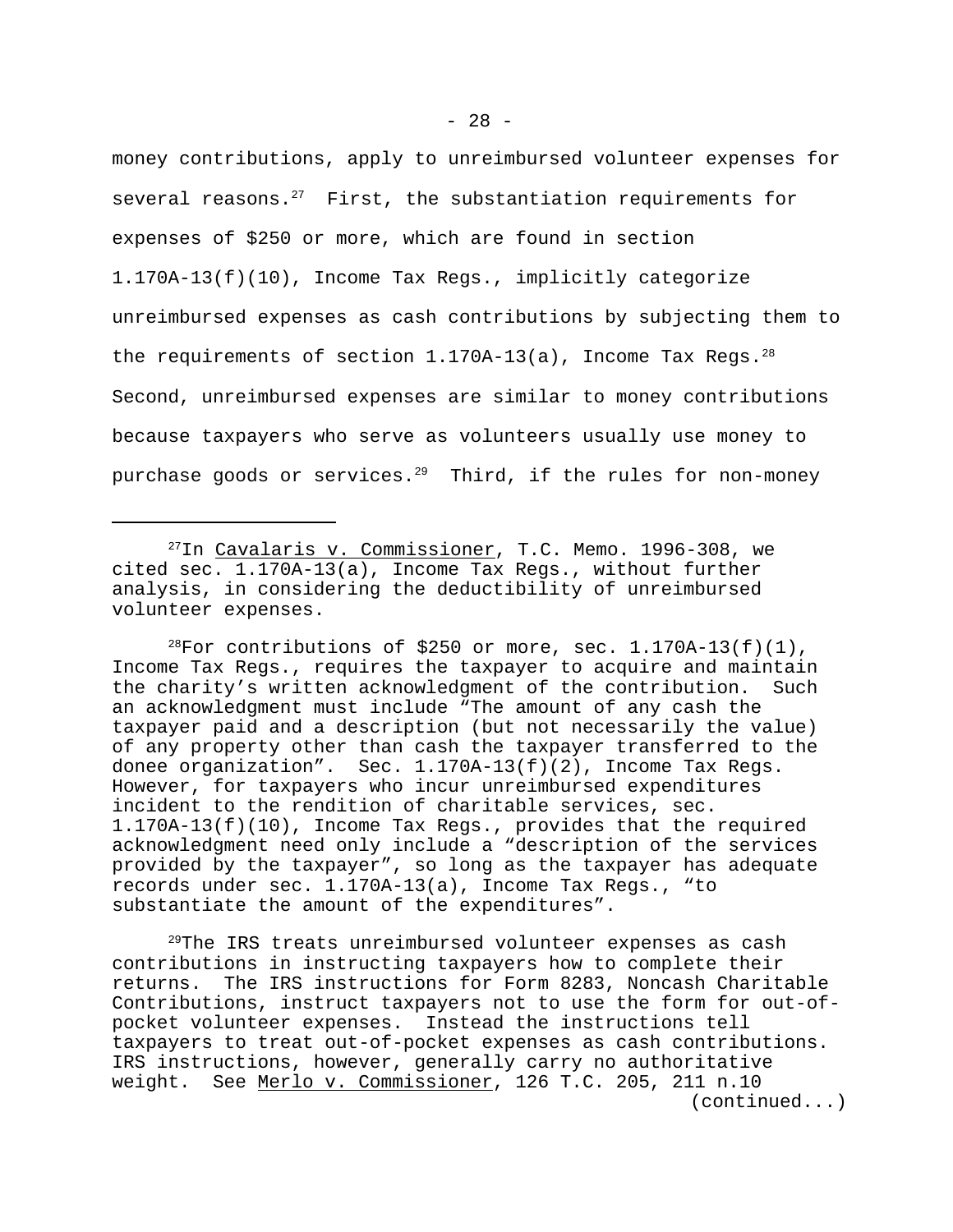contributions in section 1.170A-13(b), Income Tax Regs., were interpreted to govern unreimbursed volunteer expenses, they would require information that would not be helpful in a subsequent audit or litigation about the propriety of a charitablecontribution deduction. See Bond v. Commissioner, 100 T.C. 32, 41 (1993) ("the reporting requirements of section 1.170A-13, Income Tax Regs., are helpful to \* \* \* [the IRS] in the processing and auditing of returns on which charitable deductions are claimed"). The rules for non-money contributions require a taxpayer who lacks a donee receipt to keep written records of:

- the value of the property,
- the cost of the property,
- any previous contributions by the taxpayer of a partial interest in the contributed property, and
- any restrictions the taxpayer has placed on the use of the property.

<sup>(2006),</sup> affd. 492 F.3d 618 (5th Cir. 2007); Zimmerman v. Commissioner, 71 T.C. 367, 371 (1978), affd. without published opinion 614 F.2d 1294 (2d Cir. 1979).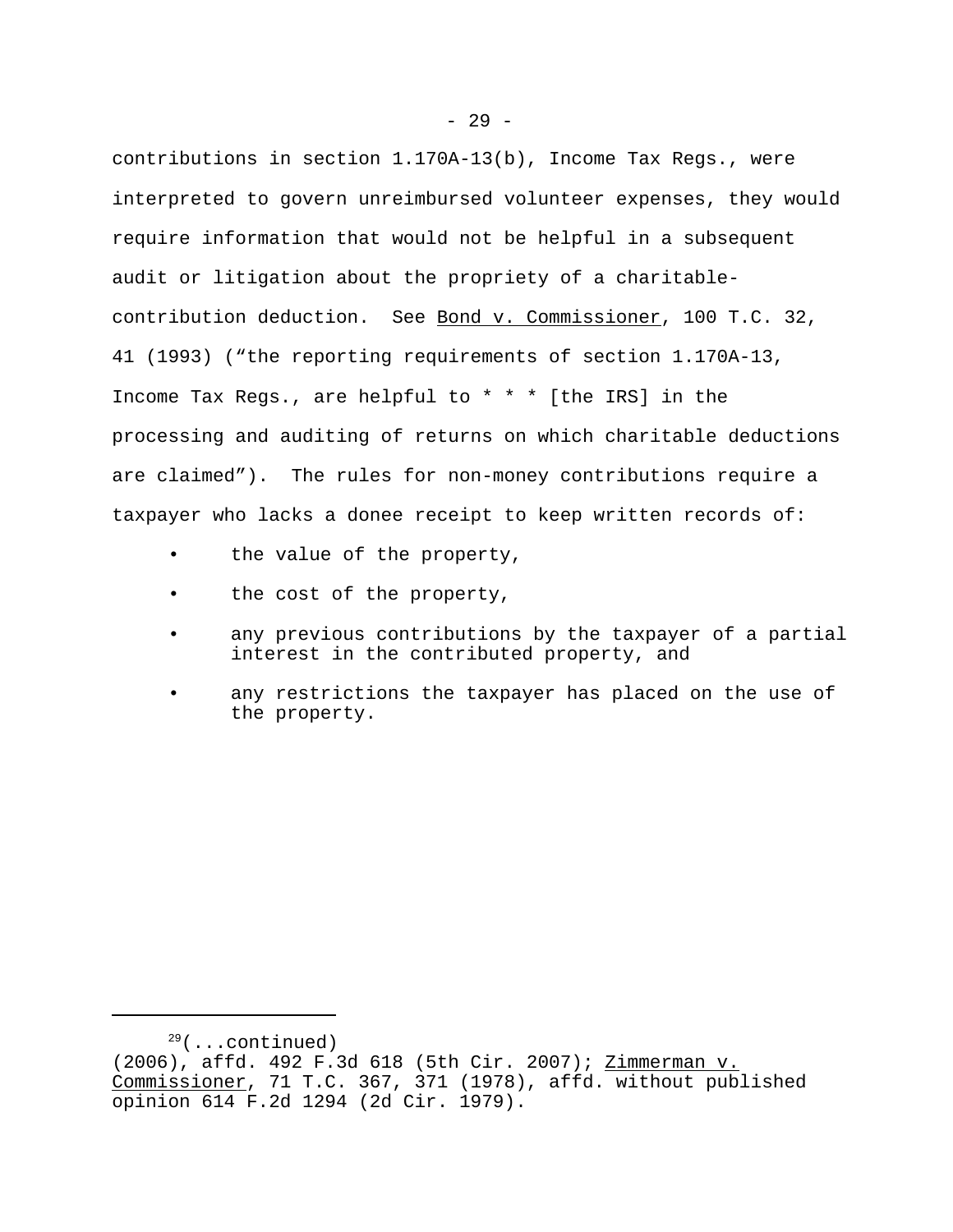Sec.  $1.170A-13(b)(2)(ii)$ , Income Tax Regs.<sup>30</sup> These facts are generally irrelevant to the deductibility of unreimbursed volunteer expenses. Such expenses involve a monetary payment by the taxpayer for which the taxpayer seeks a deduction equal to the monetary outlay. We conclude that the recordkeeping requirements for money contributions in section 1.170A-13(a), Income Tax Regs., govern Van Dusen's foster-cat expenses.<sup>31</sup>

 $31$ We recognize that the recordkeeping rules for money contributions are also not well suited to unreimbursed volunteer expenses. The rules for money contributions provide that records showing the name of the donee are acceptable substitutes for canceled checks. Sec. 1.170A-13(a)(1)(iii), Income Tax Regs. This reflects the assumption that records showing the name of the donee provide the same information as canceled checks. This assumption is correct for money contributions because a canceled check reflects the name of the donee. But for unreimbursed volunteer expenses, a canceled check reflects the name of the payee, not the donee. Thus a record of the name of the donee would not reflect the same information as a canceled check. Van Dusen's documents do not indicate the name of the donee.

We hold that the recordkeeping requirements of sec. 1.170A-13(a), Income Tax Regs., govern unreimbursed volunteer expenses of less than \$250 in order to avoid the implausible result that such expenses would be free from recordkeeping requirements. Of the two provisions that could govern unreimbursed volunteer expenses of less than \$250, we believe sec. 1.170A-13(a), Income Tax Regs., is more suitable for the reasons stated in the text.

<sup>&</sup>lt;sup>30</sup>If a taxpayer contributing non-money property has a receipt from the donee organization, the receipt need only contain: (i) the name of the donee, (ii) the date and location of the contribution, and (iii) "A description of the property in detail reasonably sufficient under the circumstances." Sec. 1.170A-13(b)(1), Income Tax Regs. The receipt need not contain certain information (listed above) that is required by sec. 1.170A-13(b)(2)(ii), Income Tax Regs. Because Van Dusen lacks a donee receipt, we use the rules for non-money contributions without a receipt as the point of comparison.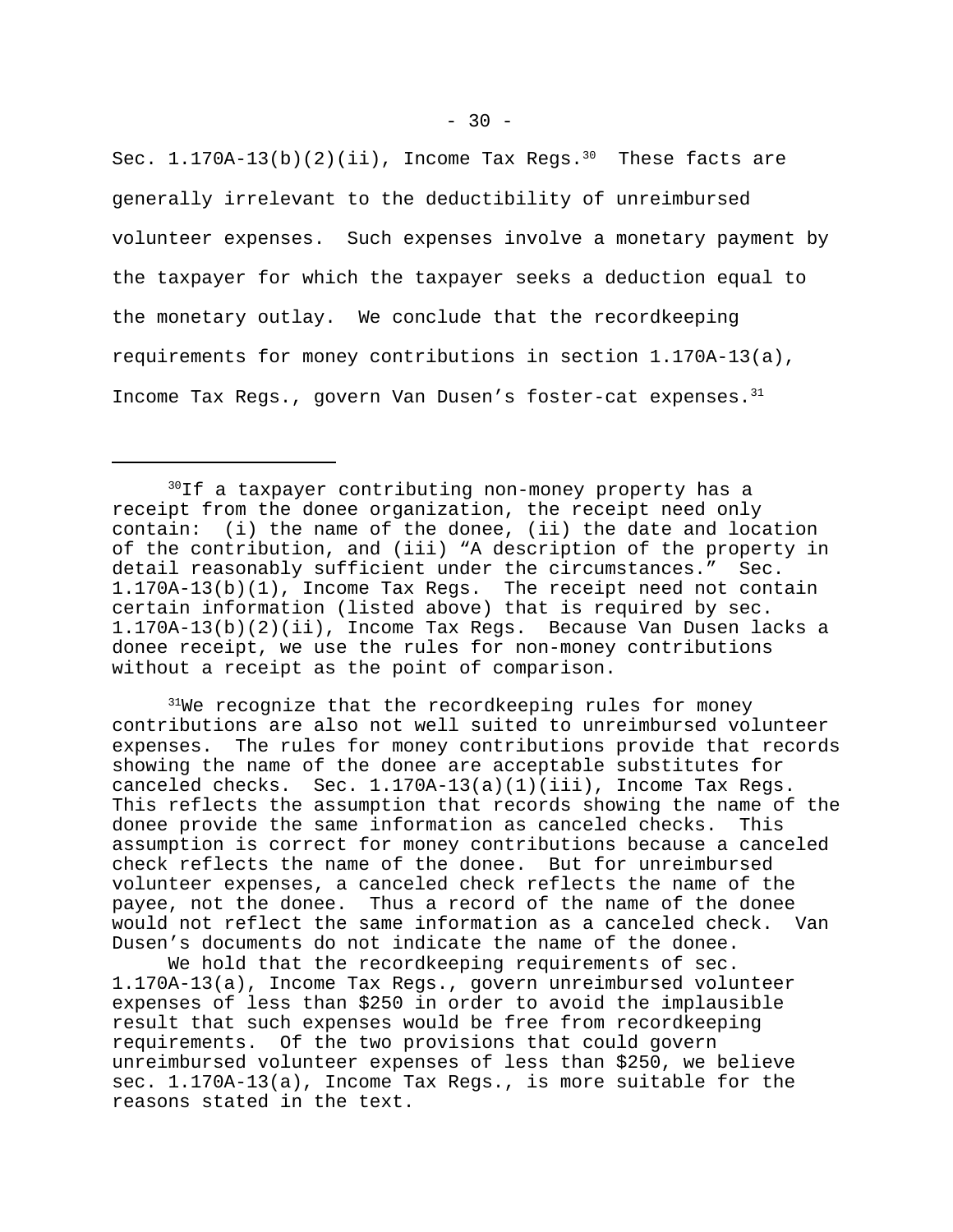# b. Van Dusen's Documentation Meets the Recordkeeping Requirements of Section 1.170A-13(a), Income Tax Regs.

Section  $1.170A-13(a)(1)$ , Income Tax Regs., requires the taxpayer to maintain one of the following:

(i) A cancelled [sic] check.

(ii) A receipt from the donee charitable organization showing the name of the donee, the date of the contribution, and the amount of the contribution. A letter or other communication from the donee charitable organization acknowledging receipt of a contribution and showing the date and amount of the contribution constitutes a receipt \* \* \* .

(iii) In the absence of a canceled check or receipt from the donee charitable organization, other reliable written records showing the name of the donee, the date of the contribution, and the amount of the contribution.

In determining whether Van Dusen has substantiated her payments for veterinary services, pet supplies, cleaning supplies, and utilities, we look to the following records that Van Dusen introduced into evidence: check copies, $32$  bank account statements, credit card statements, a Thornhill Pet Hospital client account history, a Costco purchase history, Pacific Gas & Electric invoices, a Waste Management payment history, and an East Bay Municipal Utility District billing history.<sup>33</sup> We find

<sup>&</sup>lt;sup>32</sup>See supra note 12 for an explanation of why we refer to the documents as "check copies".

 $33$ We assume all of these documents have been properly "[maintained]" within the meaning of sec. 1.170A-13(a)(1), Income Tax Regs. The IRS does not argue that the "maintain" requirement (continued...)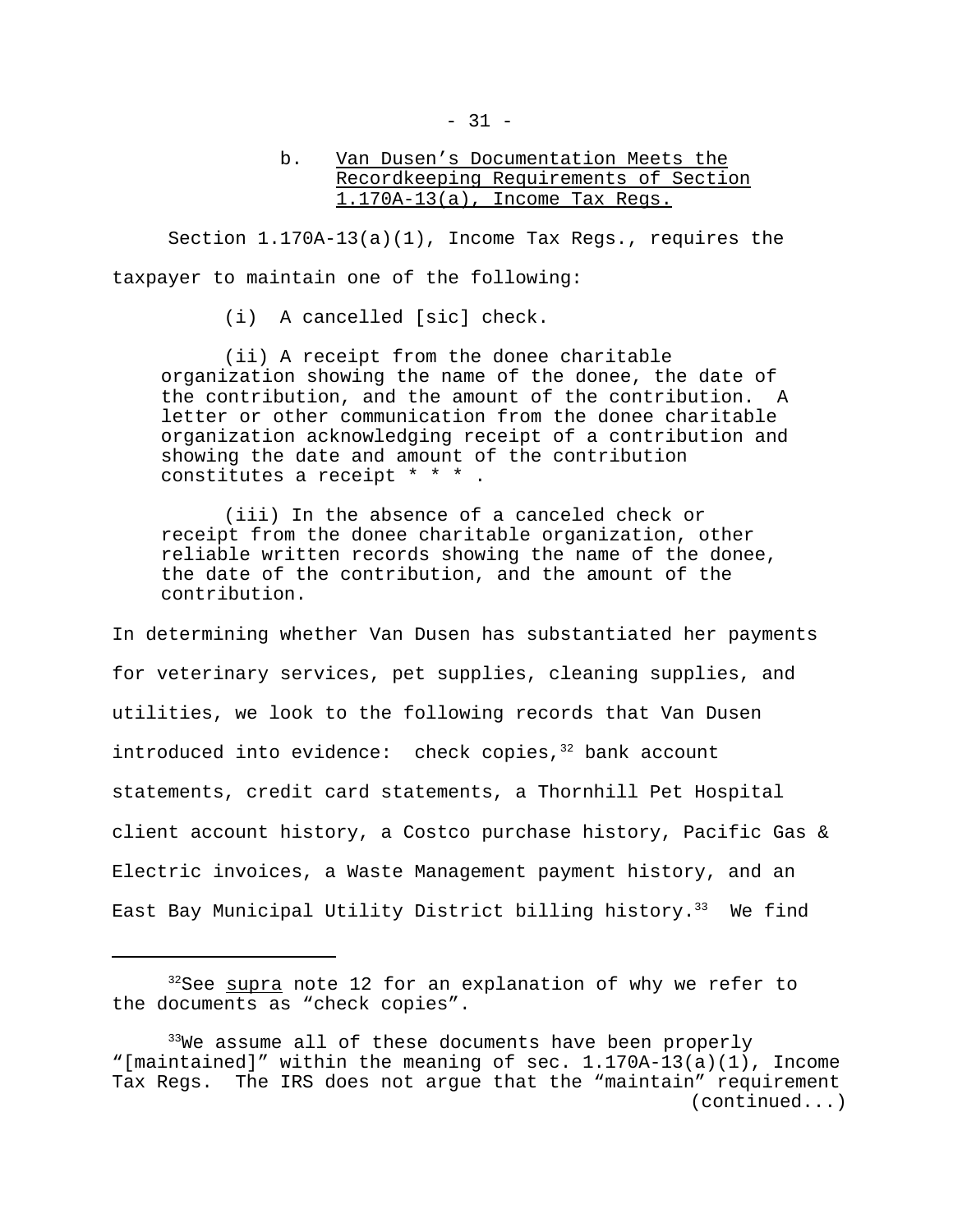that Van Dusen's records are sufficient to substantiate all her foster-cat expenses of less than \$250.

Van Dusen's documents are not canceled checks<sup>34</sup> or receipts from the donee charitable organization, Fix Our Ferals. Nor are her documents "other reliable written records", which are defined by section 1.170A-13(a)(1)(iii), Income Tax Regs., as records that show "the name of the donee, the date of the contribution, and the amount of the contribution." Van Dusen's documents do not show the name of the donee, which is Fix Our Ferals. Instead they show the names of the entities she paid. Van Dusen's documents do not show the amounts of her contributions to Fix Our Ferals. Instead they show the amounts of her cat-care expenses, which invariably have a nondeductible component because some of her cats were pet cats. Thus Van Dusen's documents do not strictly comply with section 1.170A-13(a)(1), Income Tax Regs.

Nonetheless, we find that Van Dusen has substantially complied with section 1.170A-13(a)(1), Income Tax Regs. We

<sup>33</sup>(...continued)

means Van Dusen had to keep records continuously from the time she incurred the expenses. Rather, the IRS contends that Van Dusen's documents do not satisfy the substantiation requirements regardless of how long they were kept.

 $34A$  canceled check is "A check bearing a notation that it has been paid by the bank on which it was drawn." Black's Law Dictionary 269 (9th ed. 2009). Van Dusen's check copies bear no such notation and thus are not canceled checks. Rather, they are photocopies of carbon copies of the original checks. See supra note 12.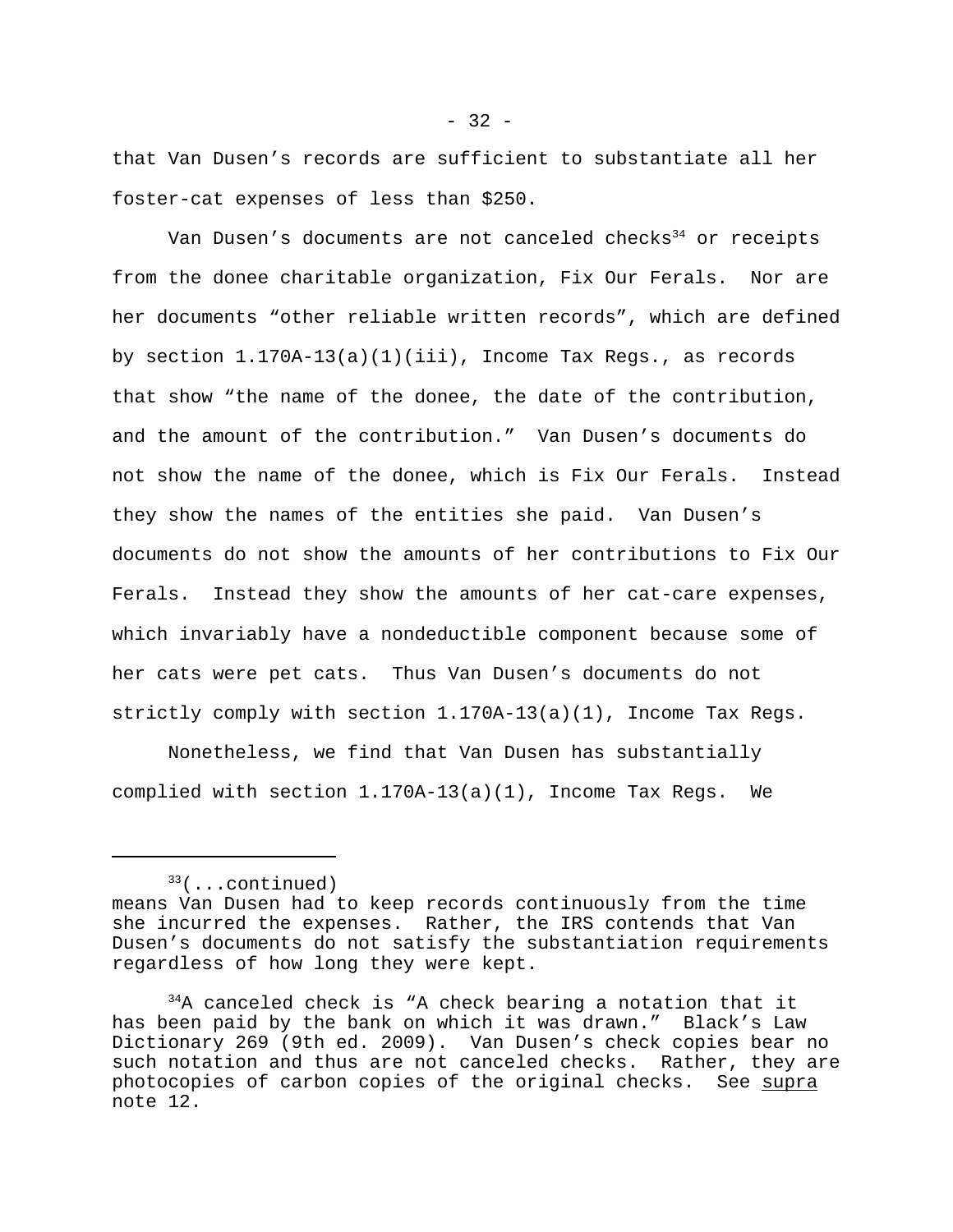analogize Van Dusen's situation to that of the taxpayer in Bond v. Commissioner, 100 T.C. 32 (1993). In Bond, a taxpayer donated two blimps to a charitable organization. Id. at 33. Section  $1.170A-13(c)(2)(i)$ , Income Tax Regs., required him to obtain a document appraising the two blimps. Id. at 38-39. The regulation required that the appraisal document contain specific items of information. Id. The taxpayer failed to obtain a separate written appraisal.  $Id.$  at 34. However, the taxpayer attached a Form 8283, Noncash Charitable Contributions, on which an appraiser had recorded information about the value of the two blimps. Id.

Bond distinguished between a regulatory requirement relating to "the substance or essence of the statute", strict adherence to which is mandatory, and a requirement that is merely "procedural or directory", which may be satisfied by substantial compliance. Id. at 41. Bond held that the reporting requirements of section 1.170A-13, Income Tax Regs., are directory and require only substantial compliance. Id. The Court further held that because substantially all of the information required in an appraisal document was recorded on the Form 8283, the taxpayer had complied with the regulatory requirement to obtain an appraisal document. Id. at 42.

Returning to Van Dusen, the relevant regulatory requirement is section 1.170A-13(a)(1), Income Tax Regs., which allows a

 $- 33 -$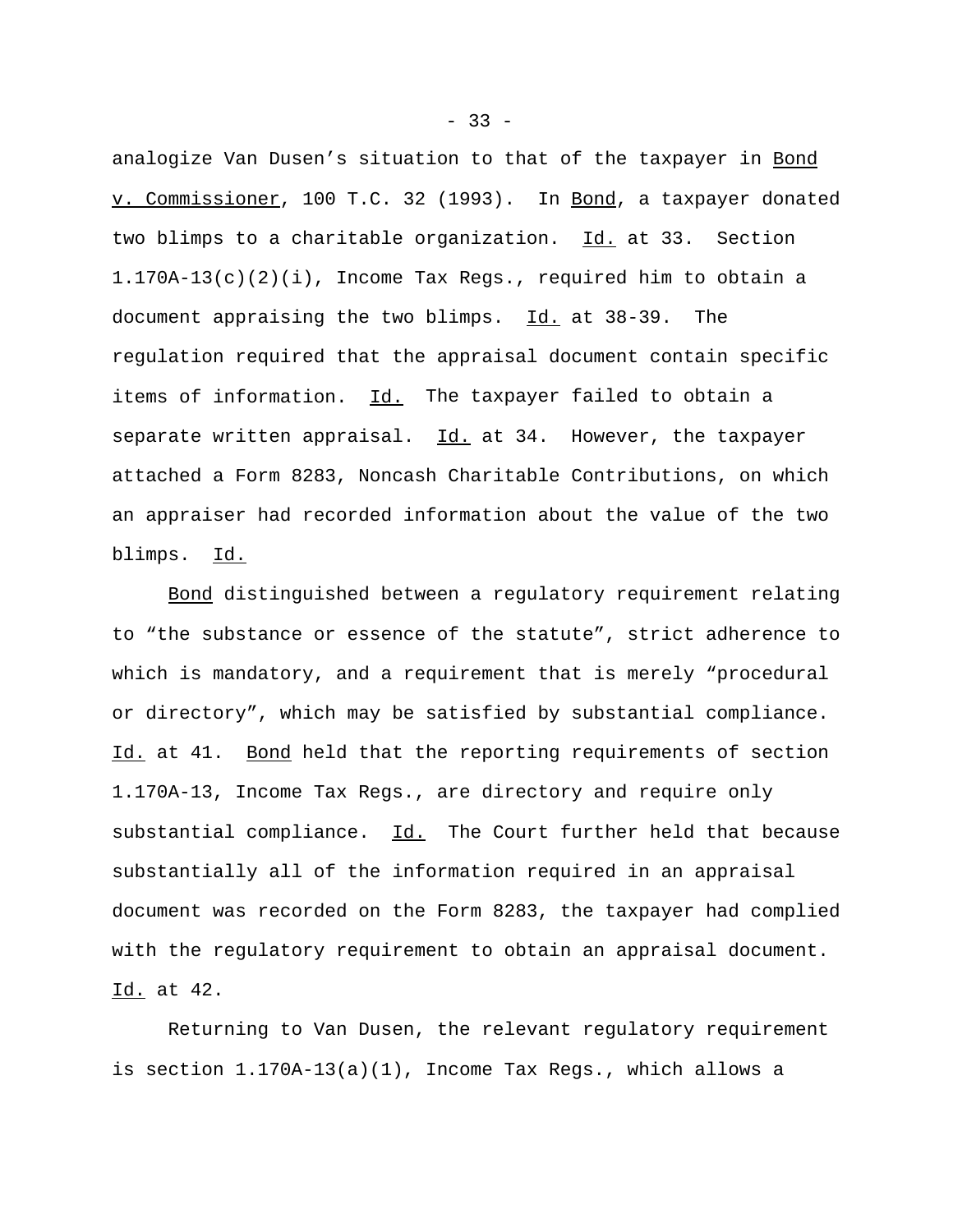taxpayer to rely on canceled checks to record contributions of money. Under Bond, Van Dusen's documents are legitimate substitutes for canceled checks. Van Dusen produced records of her expenses which contained all of the information that would have been on a canceled check. Her records show the name of the payee, the date of the payment, and the amount of the payment. (A canceled check by a volunteer generally reflects the name of the payee, but it does not reflect the name of the charitable organization to which the volunteer's services are rendered. It might be useful for the volunteer to keep records of the name of the charitable organization, but it is not our role to impose such a requirement in the absence of a specific regulatory requirement.) Therefore, Van Dusen has substantially complied with section  $1.170A-13(a)(1)$ , Income Tax Regs.

An objection might be raised that the substantial compliance doctrine should not apply to Van Dusen because section 1.170A-13(a)(1), Income Tax Regs., specifies what records are valid substitutes for canceled checks. The regulation states that the taxpayer can maintain a canceled check, a receipt from the donee, or "In the absence of a canceled check or receipt from the donee charitable organization, other reliable written records showing the name of the donee, the date of the contribution, and the amount of the contribution."  $\underline{Id.}$  In specifying what documents are valid substitutes for canceled checks, though, the

 $-34 -$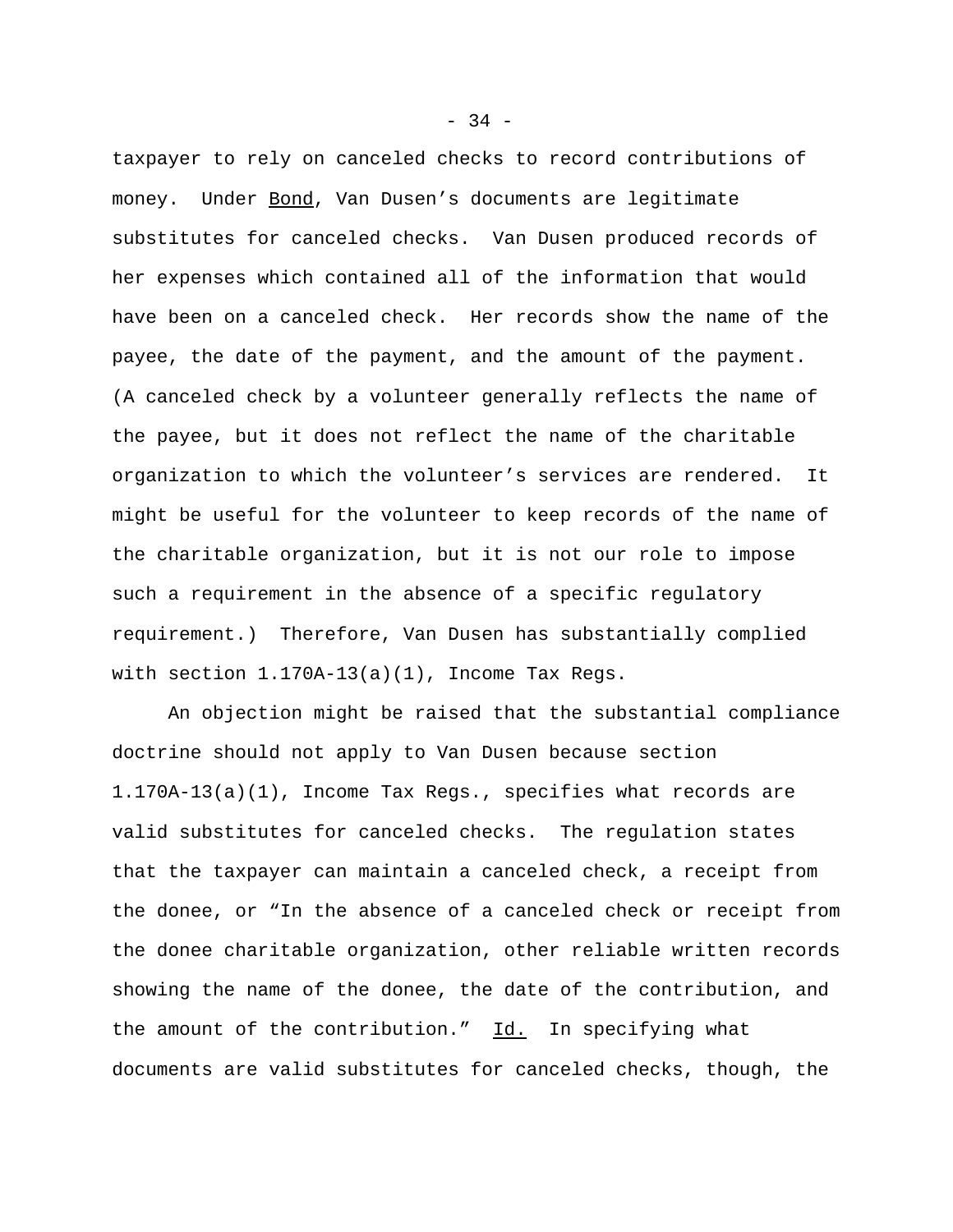regulation was plainly not written with unreimbursed volunteer expenses in mind. It requires substitute records to reflect the name of the donee, even though canceled checks for unreimbursed volunteer expenses would reflect the name of the payee. It requires substitute records to reflect the amount of the contribution, even though canceled checks for unreimbursed volunteer expenses often reflect a nondeductible component.<sup>35</sup> Van Dusen's documents fail to qualify as "other reliable written records" only because the regulation was not written with unreimbursed volunteer expenses in mind.<sup>36</sup> This failure should

<sup>36</sup>"[O]ther reliable written records" must, by definition, also be "reliable". Their reliability is determined by the circumstances, including whether the records were contemporaneous and whether the records were regularly kept. Sec. 1.170A-13(a)(2)(i), Income Tax Regs. Furthermore, the information required by sec.  $1.170A-13(a)(1)(iii)$ , Income Tax Regs. (the "other reliable written records" provision), must be stated on the taxpayer's return if required by the return form or its instructions. Sec. 1.170A-13(a)(2)(ii), Income Tax Regs.

Van Dusen's records satisfy the reliability requirement of sec.  $1.170A-13(a)(2)(i)$ , Income Tax Regs. The documents were made contemporaneously and in the course of regular recordkeeping. The check copies faithfully duplicate the original checks, which Van Dusen wrote in 2004. Van Dusen's credit card company, Van Dusen's bank, and Pacific Gas & Electric (continued...)

<sup>&</sup>lt;sup>35</sup>As noted above, sec.  $1.170A-13(f)(10)$ , Income Tax Regs., partially incorporates the requirements of sec. 1.170A-13(a), Income Tax Regs., for unreimbursed volunteer expenses of \$250 or more. See supra note 28. In what appears to be an attempt to correct the inadequacies of sec. 1.170A-13(a), Income Tax Regs., as a recordkeeping requirement for unreimbursed volunteer expenses, sec. 1.170A-13(f)(10), Income Tax Regs., specifies that sec. 1.170A-13(a), Income Tax Regs., need be satisfied only to the extent necessary "to substantiate the amount of the expenditures". (Emphasis added.)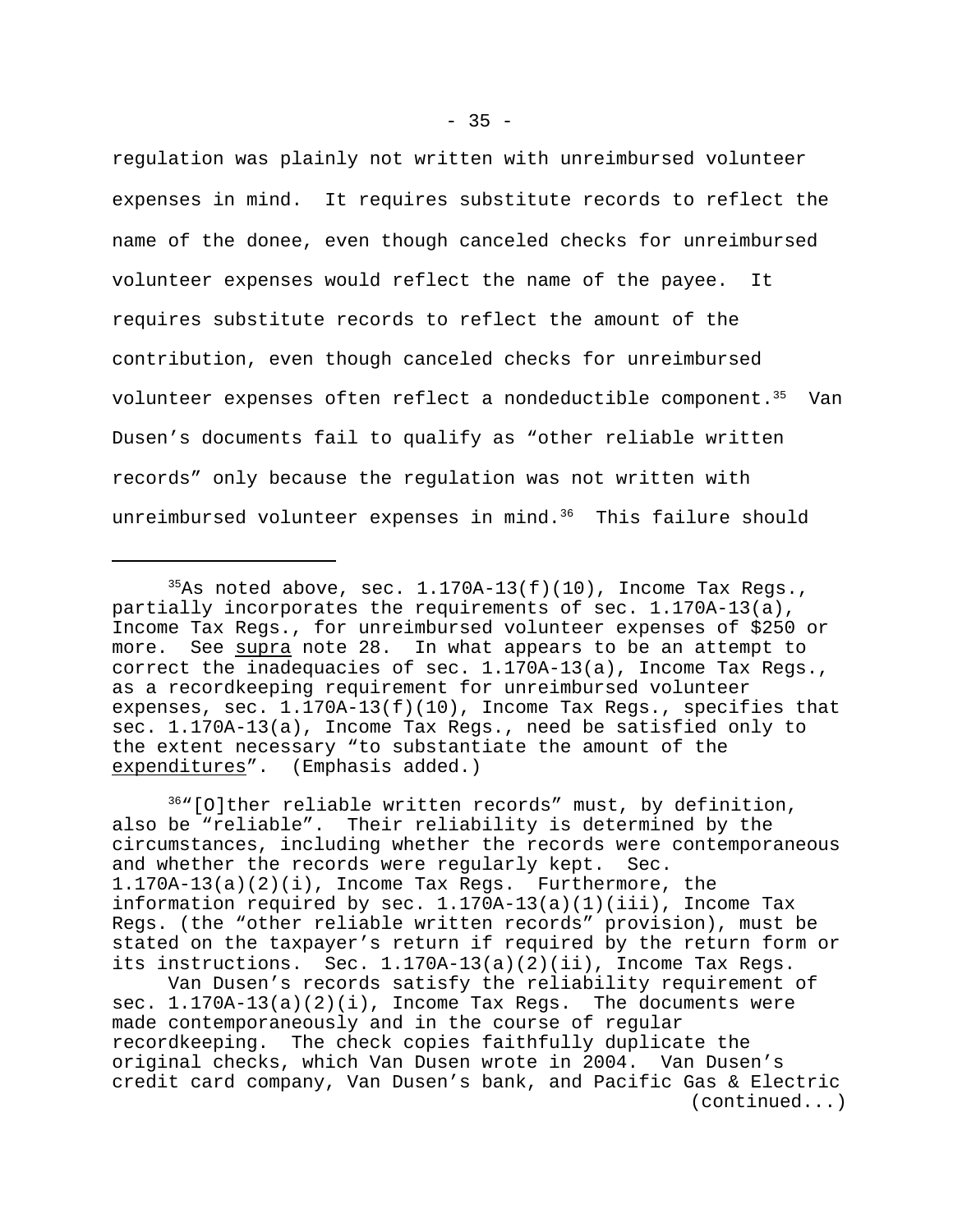not preclude the application of the substantial compliance doctrine in Bond.

We conclude that Van Dusen has substantiated all the veterinary, pet supply, cleaning supply, and utility expenses of less than \$250. As discussed earlier, these expenses must be adjusted to exclude amounts not attributable to foster-cat care. After such adjustments are made, Van Dusen can deduct 90 percent of her less-than-\$250 veterinary and pet supply expenses and 50 percent of her less-than-\$250 cleaning supply and utility expenses.

<sup>36</sup>(...continued)

issued her statements in 2004 based on electronic compilations of transactions at the time. Similarly, Thornhill Pet Hospital, Costco, Waste Management, and East Bay Municipal Utility District recorded Van Dusen's payments in their computer systems in 2004, and later retrieved the data in response to her customer service inquiries.

Van Dusen's tax return did not need to disclose any information required by sec. 1.170A-13(a)(1)(iii), Income Tax Regs.Although Van Dusen submitted Form 8283, which requires the name of the donee, the date of the contribution, and the amount of the contribution--information required under sec. 1.170A-13(a)(1)(iii), Income Tax Regs.--Van Dusen did not need to file this form. The instructions for Form 8283 explicitly state that it does not apply to out-of-pocket expenses incurred for volunteer work. (Although IRS form instructions are generally not binding, see supra note 29, we cite the form instructions here because sec. 1.170A-13(a)(2)(ii), Income Tax Regs., directs the taxpayer to furnish the information required by sec. 1.170A-13(a)(1)(iii), Income Tax Regs., on the taxpayer's return if required by the return form or its instructions.) On her tax return, Van Dusen simply had to enter the total amount of her monetary contributions (including out-of-pocket expenses)--which she did.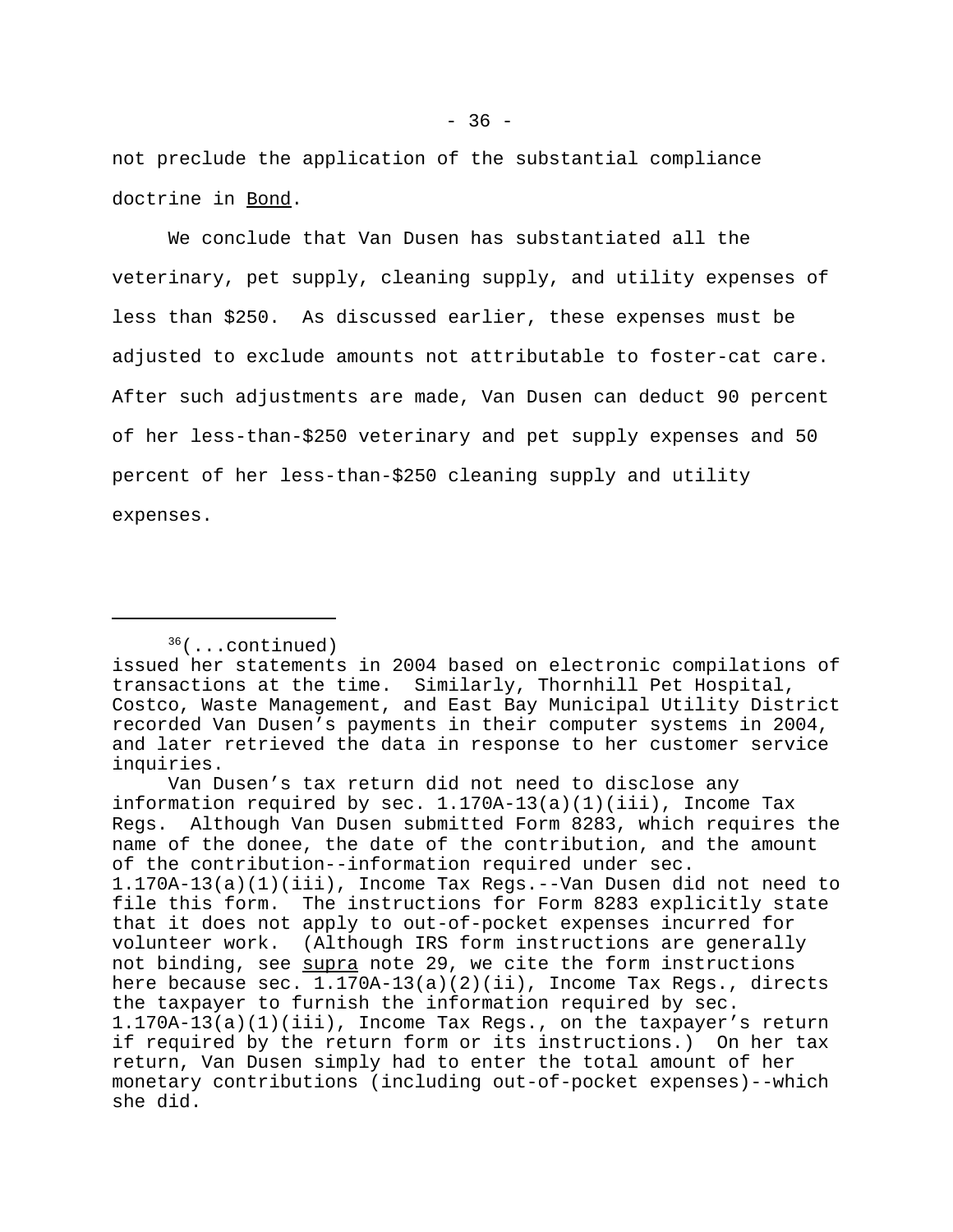# 2. Van Dusen Has Not Met the Substantiation Requirements for Her Foster-Cat Expenses of \$250 or More.

To claim a charitable-contribution deduction of \$250 or more, the taxpayer must substantiate the contribution with a contemporaneous written acknowledgment from the donee organization. Sec.  $170(f)(8)(a)$ ; sec.  $1.170A-13(f)(1)$ , Income Tax Regs. A taxpayer who incurs unreimbursed expenses "incident to the rendition of services" is treated as having obtained a contemporaneous written acknowledgment if the taxpayer: (1) "Has adequate records under  $* * *$  [section 1.170A-13(a), Income Tax Regs.] to substantiate the amount of the expenditures", and (2) acquires a contemporaneous statement from the donee organization containing:

(A) A description of the services provided by the taxpayer;

(B) A statement of whether or not the donee organization provides any goods or services in consideration, in whole or in part, for the unreimbursed expenditures; and

(C) [A description and good faith estimate of the value of any goods or services provided by the donee organization].

Sec. 1.170A-13(f)(10), Income Tax Regs. For the statement to be contemporaneous, the taxpayer must obtain the donee's statement on or before the earlier of: (1) the date the return was filed,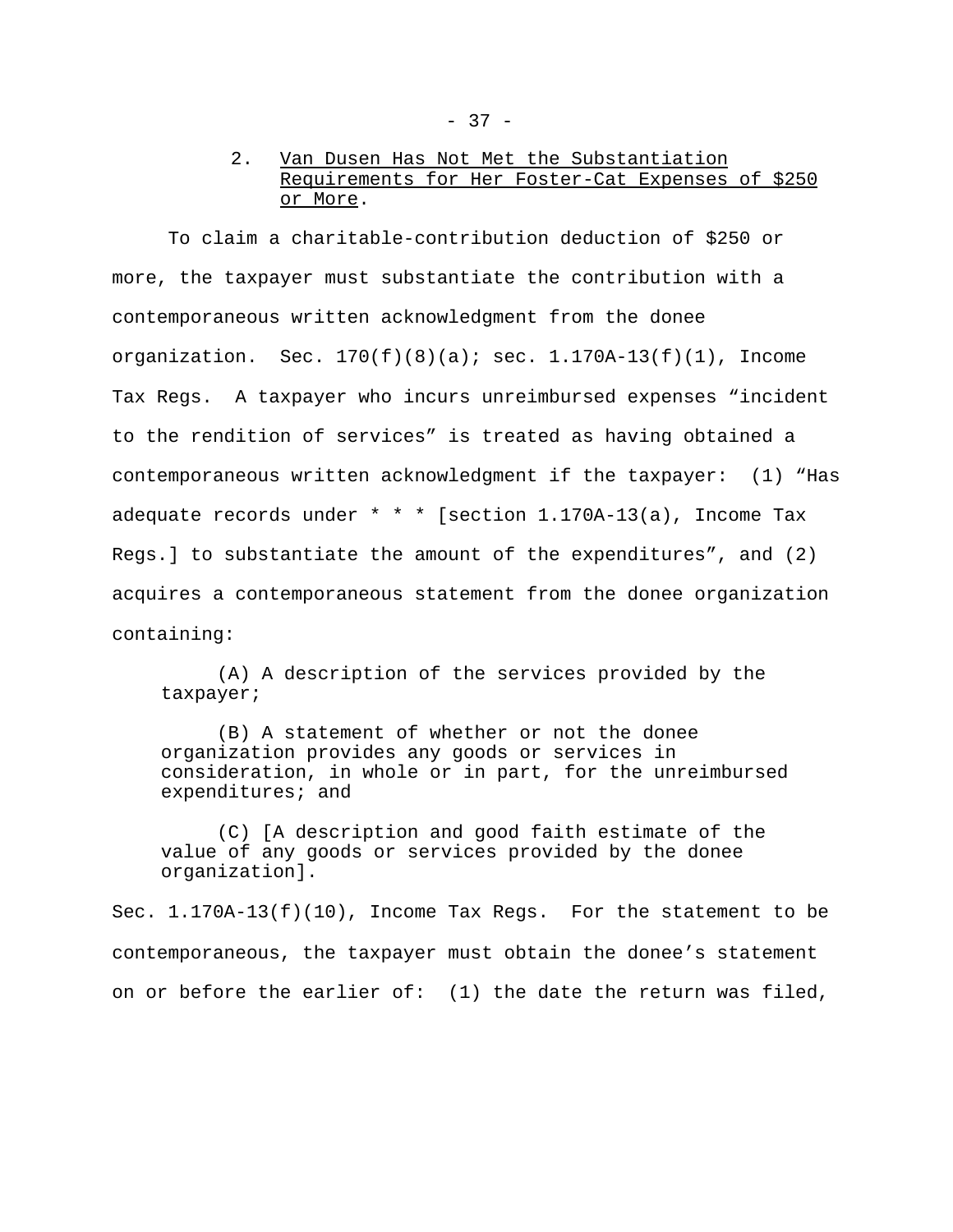or (2) the due date (including extensions) for filing the return. Sec.  $1.170A-13(f)(3)$ , Income Tax Regs.  $37$ 

Van Dusen has not satisfied the contemporaneous written acknowledgment requirement. The due date for filing her 2004 return was April 15, 2005, and she filed her return on January 25, 2007. The earlier of the two dates is April 15, 2005. The date by which Van Dusen was required to obtain the donee's statement is therefore April 15, 2005. Van Dusen had not obtained any written acknowledgment of her services from Fix Our Ferals by April 15, 2005. Even by trial, she had failed to obtain from Fix Our Ferals a statement with the information required by section  $1.170A-13(f)(10)$ , Income Tax Regs.<sup>38</sup>

Since Van Dusen lacks the appropriate written acknowledgment from Fix Our Ferals, she has not substantiated and cannot deduct any foster-cat expenses of \$250 or more.<sup>39</sup> Neither party,

<sup>39</sup>In Cohan v. Commissioner, 39 F.2d 540, 543-544 (2d Cir. (continued...)

<sup>&</sup>lt;sup>37</sup>The regulations do not specifically require the taxpayer to attach the contemporaneous written acknowledgment to the tax return.

 $38$ Sec. 1.170A-13(f)(10)(ii), Income Tax Regs., specifies the particular information required to be on the donee statement. Van Dusen attempted to submit a letter written by the Fix Our Ferals treasurer in 2008 as proof of contemporaneous written acknowledgment. See Ex. 3-P. At trial we sustained the IRS's hearsay objection to the letter. Van Dusen filed a motion for reconsideration of the evidentiary ruling. We denied the motion. The letter does not qualify for any hearsay exception. And regardless, it fails to meet the requirements of sec. 1.170A-13(f)(10)(ii), Income Tax Regs.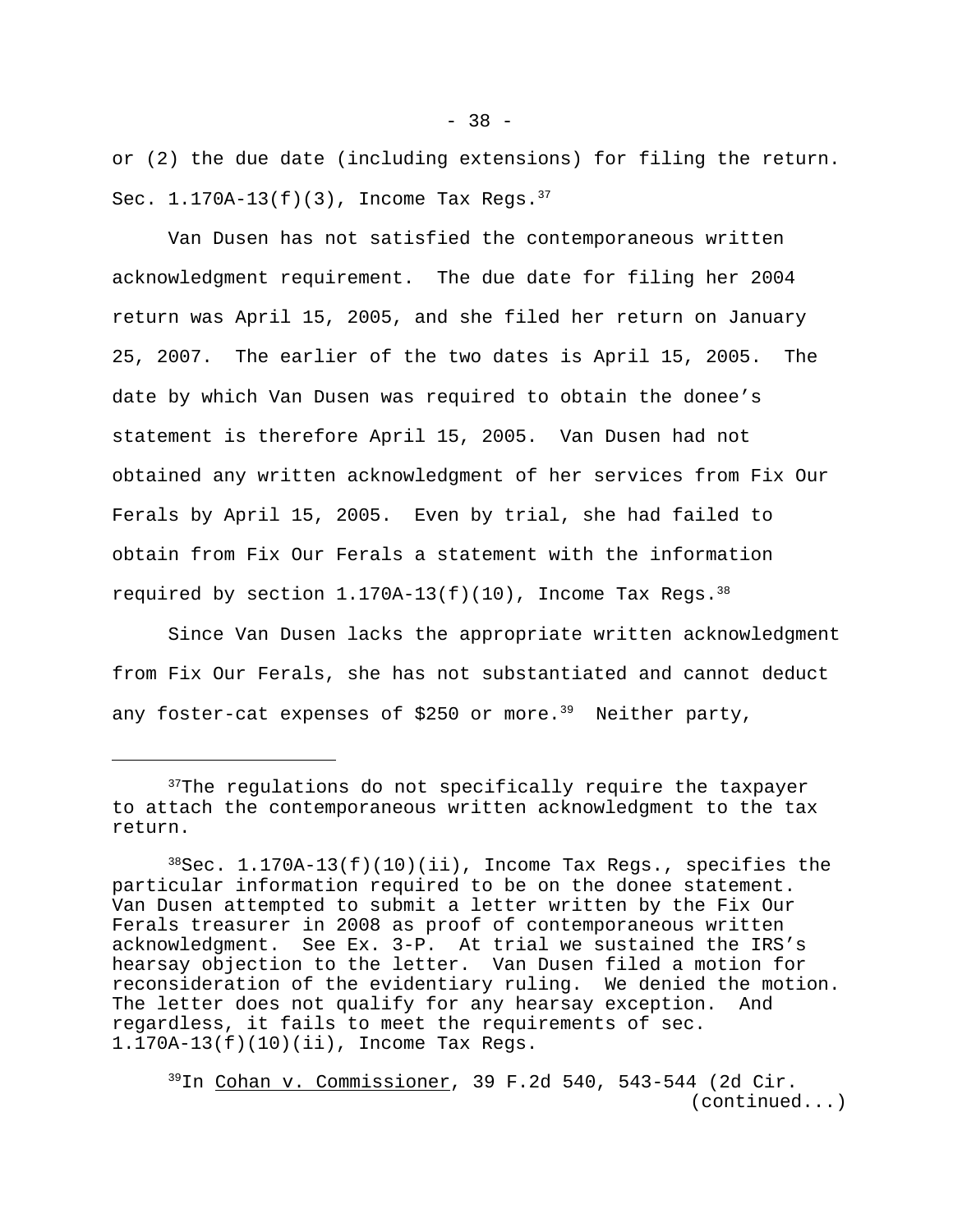however, has identified which portions of the claimed deduction are attributable to foster-cat expenses of \$250 or more. It seems to us that the proper identification procedure is to multiply each cat-care expense by the relevant percentage (90 percent or 50 percent) and see whether the resulting amount equals or exceeds \$250. Any amount less than \$250 is deductible, and any amount that is \$250 or more is not deductible. By our calculations, the following foster-cat expenses are \$250 or more:

<sup>39</sup>(...continued)

<sup>1930),</sup> the Court of Appeals for the Second Circuit held that if the taxpayer has proven deductible expenses but the precise amount remains uncertain, courts can estimate the amount of such expenses. The Cohan rule does not allow Van Dusen to deduct any foster-cat expenses of \$250 or more. Sec.  $170(f)(8)$  and sec. 1.170A-13(f), Income Tax Regs., impose specific substantiation requirements on charitable contributions of \$250 or more. The Cohan rule does not relieve taxpayers of substantiation requirements that Congress has specifically laid out. See Addis v. Commissioner, 118 T.C. 528, 537 (2002) (denying charitable deduction because taxpayer's contemporaneous written acknowledgment did not comply with sec. 170(f)(8)), affd. 374 F.3d 881 (9th Cir. 2004); Stussy v. Commissioner, T.C. Memo. 2003-232 (disallowing deductions for residential expenses for the portions of a house used by charity because taxpayer failed to provide contemporaneous written acknowledgment); see also Sanford v. Commissioner, 50 T.C. 823, 827-828 (1968) (Cohan rule inapplicable when taxpayer has not satisfied sec. 274(d) substantiation requirements), affd. per curiam 412 F.2d 201 (2d Cir. 1969).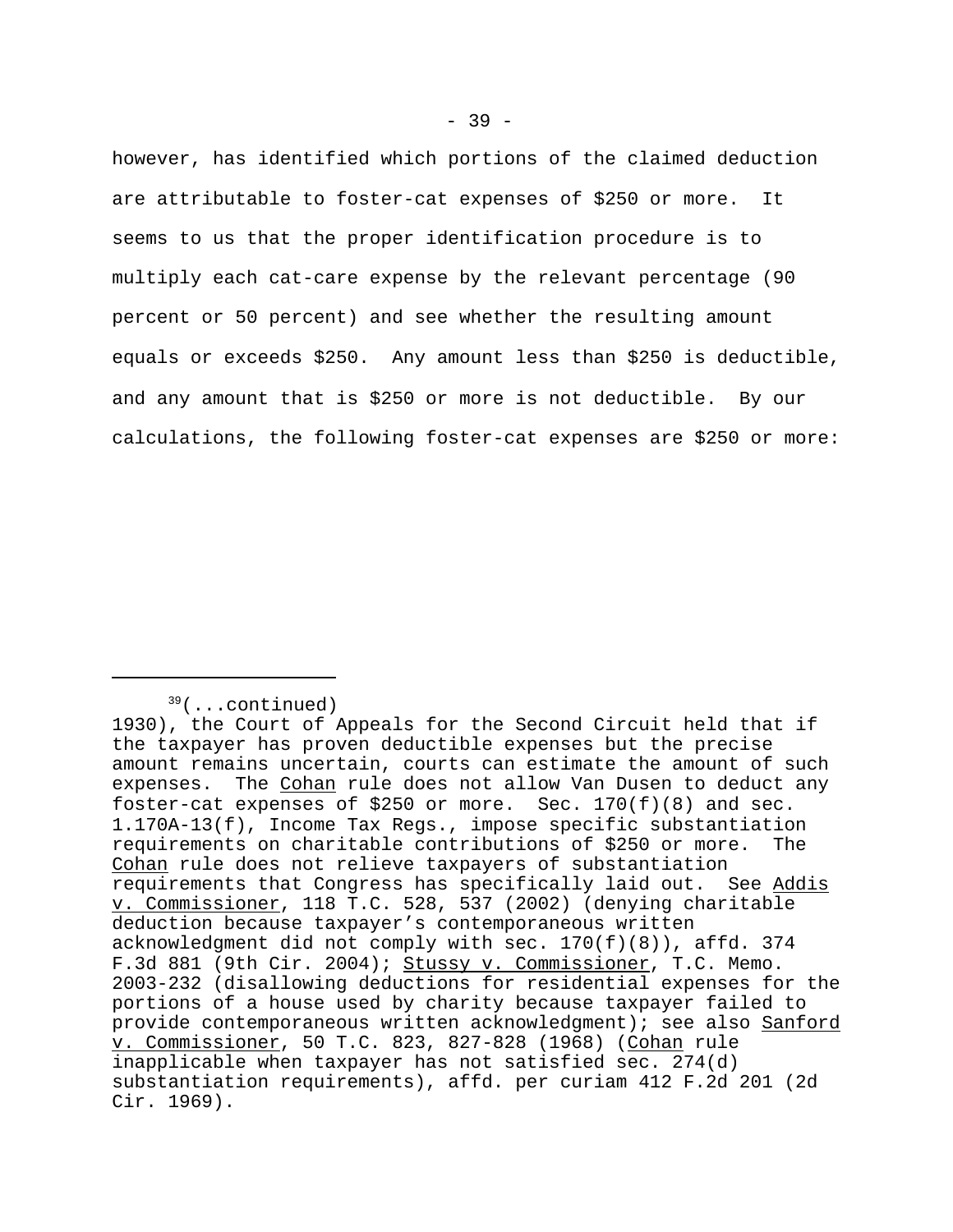|                                     |                   |                                                              |                              | Amount<br>Constituting a |
|-------------------------------------|-------------------|--------------------------------------------------------------|------------------------------|--------------------------|
| Payee                               | Date <sup>1</sup> | Document                                                     | Amount Listed<br>on Document | Foster-Cat<br>Expense    |
| Thornhill<br>Pet<br>Hospital        | 1/17/04           | Thornhill<br>Pet<br>Hospital<br>client<br>account<br>history | \$1,532.68                   | \$1,379.41               |
| Thornhill<br>Pet<br>Hospital        | 2/17/04           | Bank<br>statement <sup>2</sup>                               | 306.78                       | 276.10                   |
| Pet Vet Pet<br>Food                 | 5/30/04           | Credit card<br>statement                                     | 417.54                       | 375.79                   |
| St. Louis<br>Vet Clinic             | 7/28/04           | Credit card<br>statement                                     | 477.00                       | 429.30                   |
| Pet Vet Pet<br>Food                 | 9/21/04           | Check no.<br>1428                                            | 687.81                       | 619.03                   |
| St. Louis<br>Vet Clinic             | 10/16/04          | Check no.<br>1442                                            | 309.00                       | 278.10                   |
| Thornhill<br>Pet<br>Hospital        | 11/06/04          | Credit card<br>statement <sup>2</sup>                        | 723.25                       | 650.93                   |
| Pet Vet Pet<br>Food                 | 11/11/04          | Check no.<br>1462                                            | 332.81                       | 299.53                   |
| Berkeley Dog<br>and Cat<br>Hospital | 11/15/04          | Bank<br>statement                                            | 500.00                       | 450.00                   |
| Thornhill<br>Pet<br>Hospital        | 11/30/04          | Credit card<br>statement <sup>2</sup>                        | 320.54                       | 288.49                   |

<sup>1</sup>For credit card statements, dates refer to the transaction date, not the posting date.

<sup>2</sup>Also reflected on the Thornhill Pet Hospital client account history.

Each of the remaining foster-cat expenses is less than \$250.40

<sup>40</sup>On the basis of Van Dusen's credit card statement, we find that the \$292.15 payment to Bay Area Veterinary Specialist on Nov. 29, 2004, was offset by a credit of \$35.97 that was posted on Nov. 30, 2004. Since Van Dusen's total payment to Bay Area Veterinary Specialist was \$256.18 (\$292.15 - \$35.97), the amount of her foster-cat expense was \$230.56 (90 percent of \$256.18). (continued...)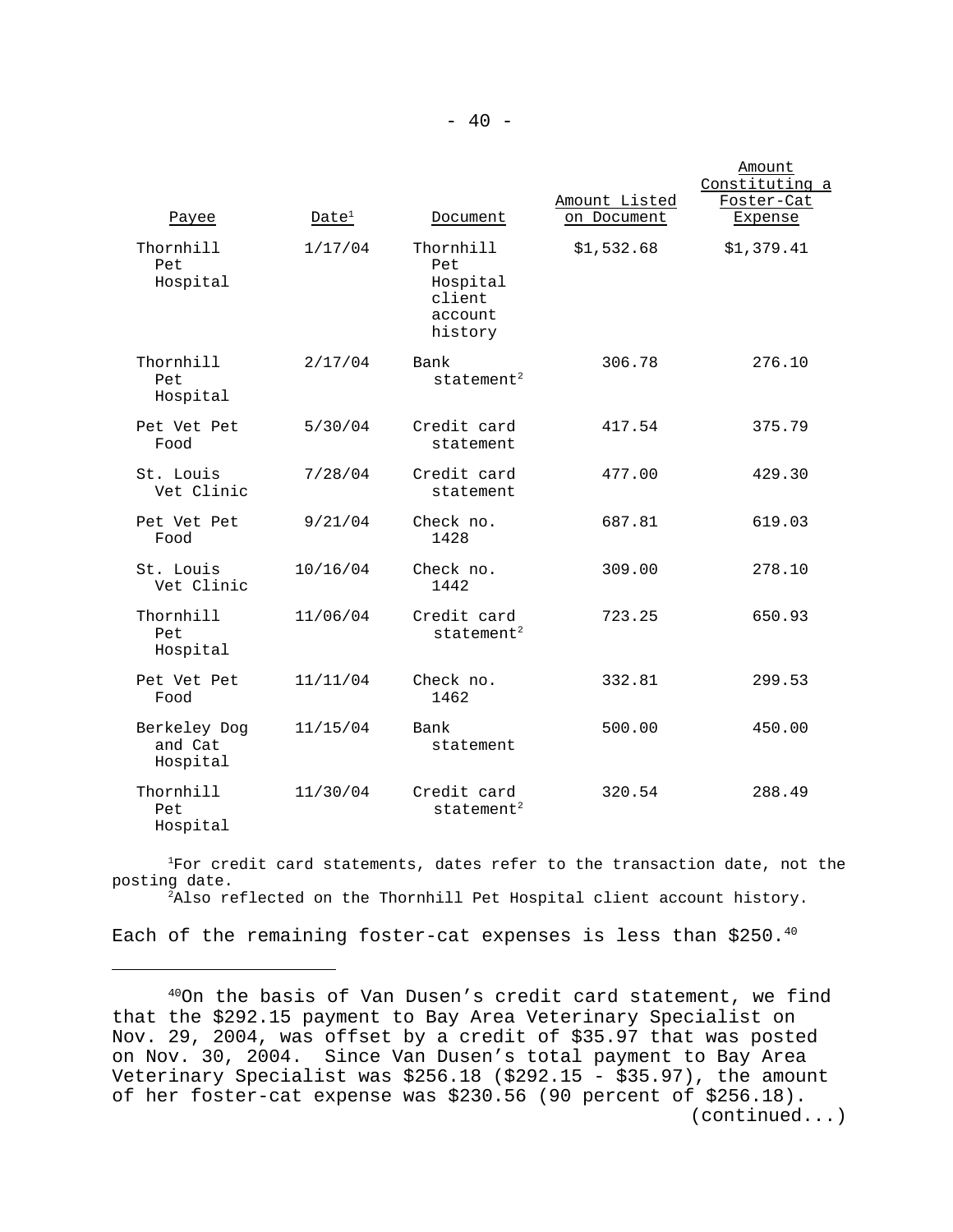- 41 -

#### V. Effect of Section 280A

Section 280A(a) provides that for individual taxpayers "no deduction otherwise allowable under this chapter shall be allowed with respect to the use of a dwelling unit which is used by the taxpayer during the taxable year as a residence." Section 280A(b) contains an exception to section 280A(a). It provides: "Subsection (a) shall not apply to any deduction allowable to the taxpayer without regard to its connection with his trade or business (or with his income-producing activity)." The IRS argues that section 280A forbids Van Dusen from claiming a charitable-contribution deduction for a portion of her household utility bills. We hold that section 280A does not affect the deductibility of Van Dusen's expenses. Van Dusen's expenses would be deductible without regard to any connection with a trade or business. See sec. 280A(b). Van Dusen's trade or business was legal services. She worked as an attorney and derived all her income from legal jobs. She derived no income or expectation of income from fostering cats. Therefore, the utility bills are covered by the exception in section 280A(b).

#### VI. \$100 Check to Island Cat Resources and Adoption

Van Dusen's documentation includes a \$100 check to "ICRA" (Island Cat Resources and Adoption) with "fundraiser" in the memo

 $40$ (...continued) Therefore, we categorize this expense as less than \$250.